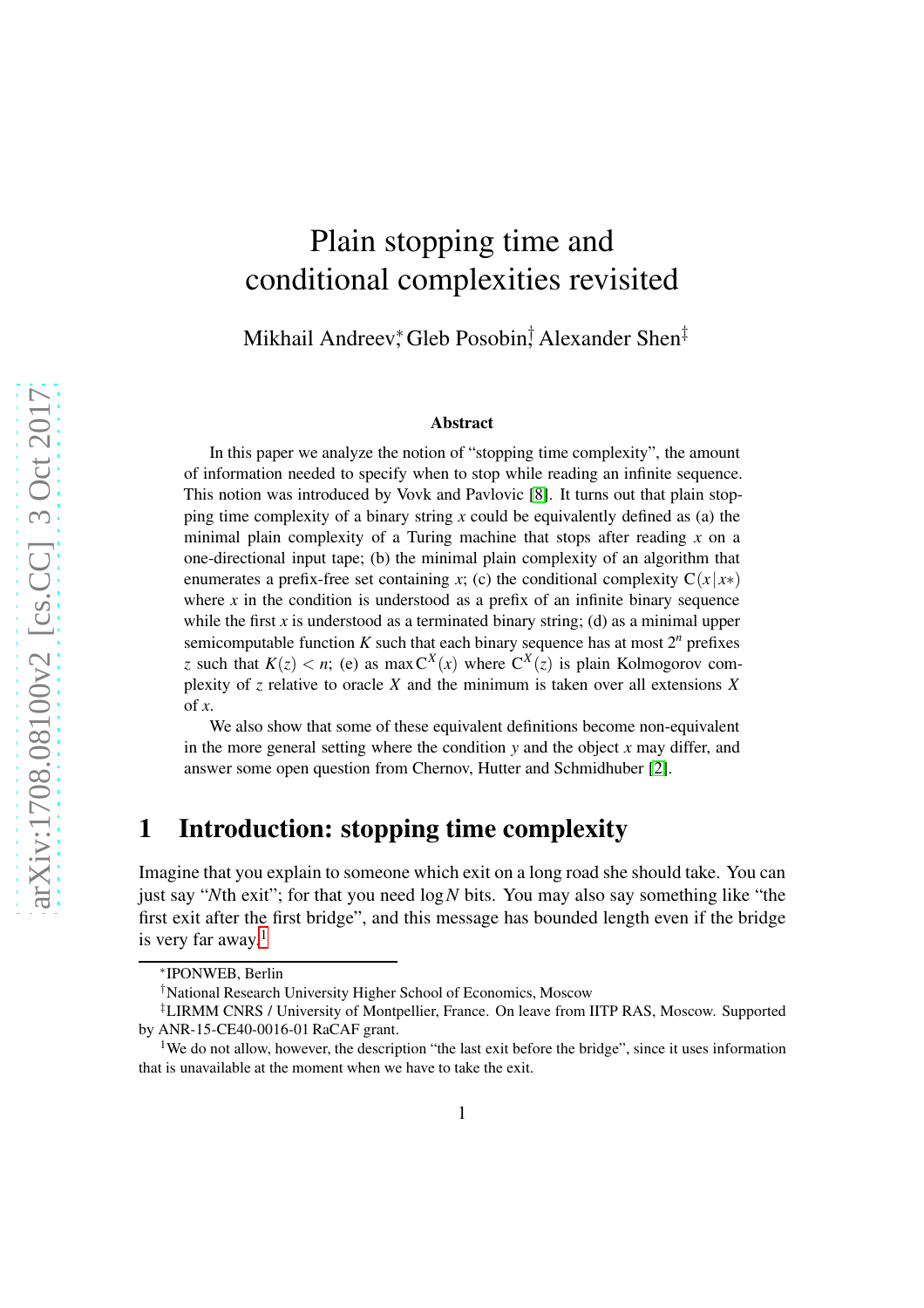More formally, consider a machine with one-directional read-only input tape that contains bits  $x_0, x_1, \ldots, x_n, \ldots$  We want to program the machine in such a way that it stops after reading bits  $x_0$ ,..., $x_{n-1}$  (and never sees  $x_n$  and the subsequent bits). Obviously, the complexity of this task does not depend on the values of  $x_n, x_{n+1}, \ldots$ , because the machine never sees them, so this complexity should be a function of a bit string  $x =$  $x_0x_1 \ldots x_{n-1}$ . It can be called the "stopping time complexity" of *x*.

Such a notion was introduced recently by Vovk and Pavlovich [\[8\]](#page-23-0). In their paper an "interactive" version of stopping time complexity is considered where even  $(x_{2n})$  and odd  $(x_{2n+1})$  terms are considered differently, but this is just a special case, so we do not consider this setting. It turns out that the stopping time complexity is a special case of conditional Kolmogorov complexity with structured conditions. (In this paper we consider the plain version of stopping time complexity and postpone similar questions for prefix versions.)

The Kolmogorov complexity was introduced independently by Solomonoff, Kolmogorov, and Chaitin to measure the "amount of information" in a finite object (say, in a binary string). One can also consider the *conditional* version of complexity where some other object (a *condition*) is given "for free". Later different versions of Kolmogorov complexity appeared (plain, prefix, a priori, monotone complexities). We assume that the reader is familiar with basic notions of algorithmic information theory, see, for example, [\[6\]](#page-23-1) for a short introduction and [\[4\]](#page-23-2) for a detailed exposition.

For the the plain version of stopping time complexity we prove the equivalence between five different definitions (Section [2\)](#page-2-0). First, we show that it can be equivalently defined as (1) the minimal plain complexity of a machine with one-way read-only input tape that stops after reading *x*, or (2) the minimal enumeration complexity of a prefix-free set that contains *x*. Then we show how the stopping time complexity can be expressed in terms of plain conditional complexity that is monotone with respect to conditions. Namely, we prove that (3) the stopping time complexity equals  $C(x|x*)$ where  $x$  is used both as an object and a condition. Of course, according to standard definitions, the complexity  $C(x|x)$  is  $O(1)$ , but now we treat these two strings x differently (and use a star in the notation to stress this). One may say that the topologies in the space of objects and the space of conditions are different. The first *x* (object to be described) is considered as an isolated object (terminated string). The second  $x$  (in the condition) is considered as a prefix of an infinite sequence. In [\[4,](#page-23-2) Section 6.3] this approach is described in general (see also [\[5\]](#page-23-3) for even more general setting); to make this paper self-contained, we give all necessary definitions for our special case. We call this version of complexity "monotone-conditional complexity" since this function is monotone with respect to the condition. Then we provide a characterization of stopping time complexity in quantitaive terms proving that (4) stopping time complexity is the minimal upper semicomputable function satisfying some restrictions (no more than 2 *<sup>n</sup>* prefixes of any given sequence could have complexity at most *n*). Finally, we point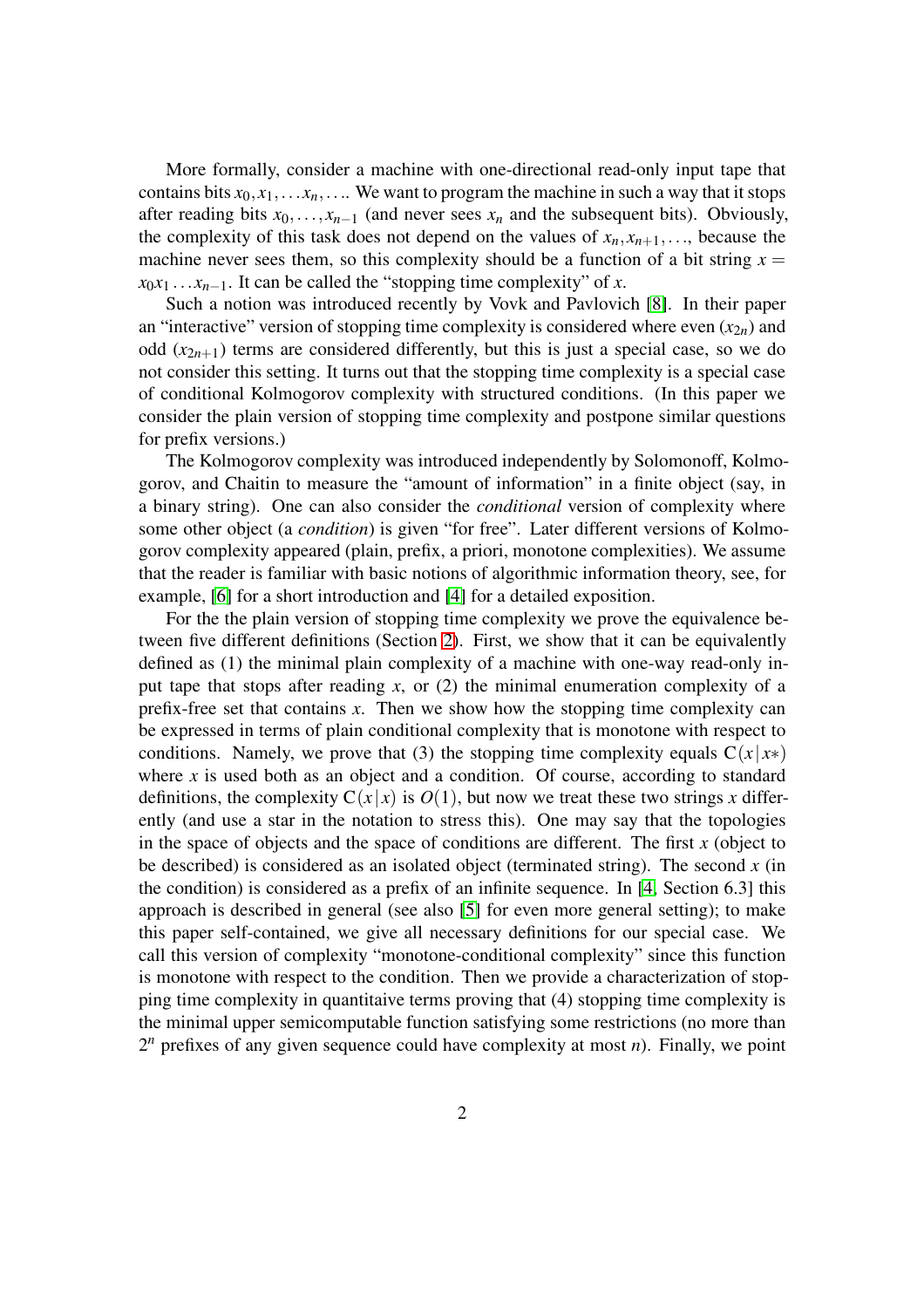out the connections with the relativized version  $C<sup>A</sup>(x)$  of plain complexity and prove that (5) the stopping time complexity of a binary string *x* is the maximal value of  $C^A(x)$ for all oracles (infinite bit sequences) *A* that have prefix *x*.

Having such a robust definition for plain stopping time complexity, one may ask whether similar characterizations can be obtained for a more general notion of  $C(y|x*)$ where *x* and *y* are arbitrary strings. Unfortunately, here the situation is much worse, and we prove mostly negative results (Section [3\)](#page-11-0). We show that while  $C(y|x*)$  can be defined as a minimal plain complexity of a prefix-stable program that maps *x* to *y* (Theorem [7\)](#page-12-0), it cannot be defined as a minimal plain complexity of a prefix-free program that maps some prefix of  $x$  to  $y$  (Theorem [8;](#page-12-1) this result answers a question posed in [\[2\]](#page-22-0)). Then we show that the attempt to define  $C(y|x*)$  by quantitative restrictions also fails: we get another function that may be up to two times less (Theorem [9\)](#page-15-0).

# <span id="page-2-0"></span>2 Equivalent definitions

### 2.1 Machines and prefix-free sets

Consider a Turing machine *M* that has one-directional read-only input tape with binary alphabet, and a work tape with arbitrary alphabet (or many work tapes). Let *x* be a binary string. We say that *M stops at x* if *M*, being started with the input tape *x* (and an empty work tape, as usual), reads all the bits of *x* and stops without trying to read more bits. (We assume that initially the input head is on the left of *x*, so it needs to move right before seeing the first bit of *x*.) For a given *x*, we may consider the *minimal plain Kolmogorov complexity of a machine M that stops at x*. This quantity is independent (up to  $O(1)$ -additive term) of the details of the definition (work tape alphabet, number of work tapes, etc.) since computable conversion algorithms exist, and a computable transformation may increase complexity only by *O*(1).

<span id="page-2-1"></span>Definition 1. We call this quantity the *plain stopping time complexity* of *x*.

Here is a machine-independent equivalent characterization of the plain stopping time complexity.

Theorem 1. *Plain stopping time complexity of x equals* (*up to an O*(1) *additive term*) *the minimal complexity of a program that enumerates some prefix-free set containing x.*

(A set of strings is called *prefix-free* if it does not contain a string and its proper prefix at the same time.)

*Proof.* One direction is simple: For a Turing machine *M* of the type described the set  ${x: M$  stops at *x* is enumerable (we may simulate all runs) and prefix-free (if *M* stops at some *x*, then for every extension *y* of *x* the machine *M* will behave in the same way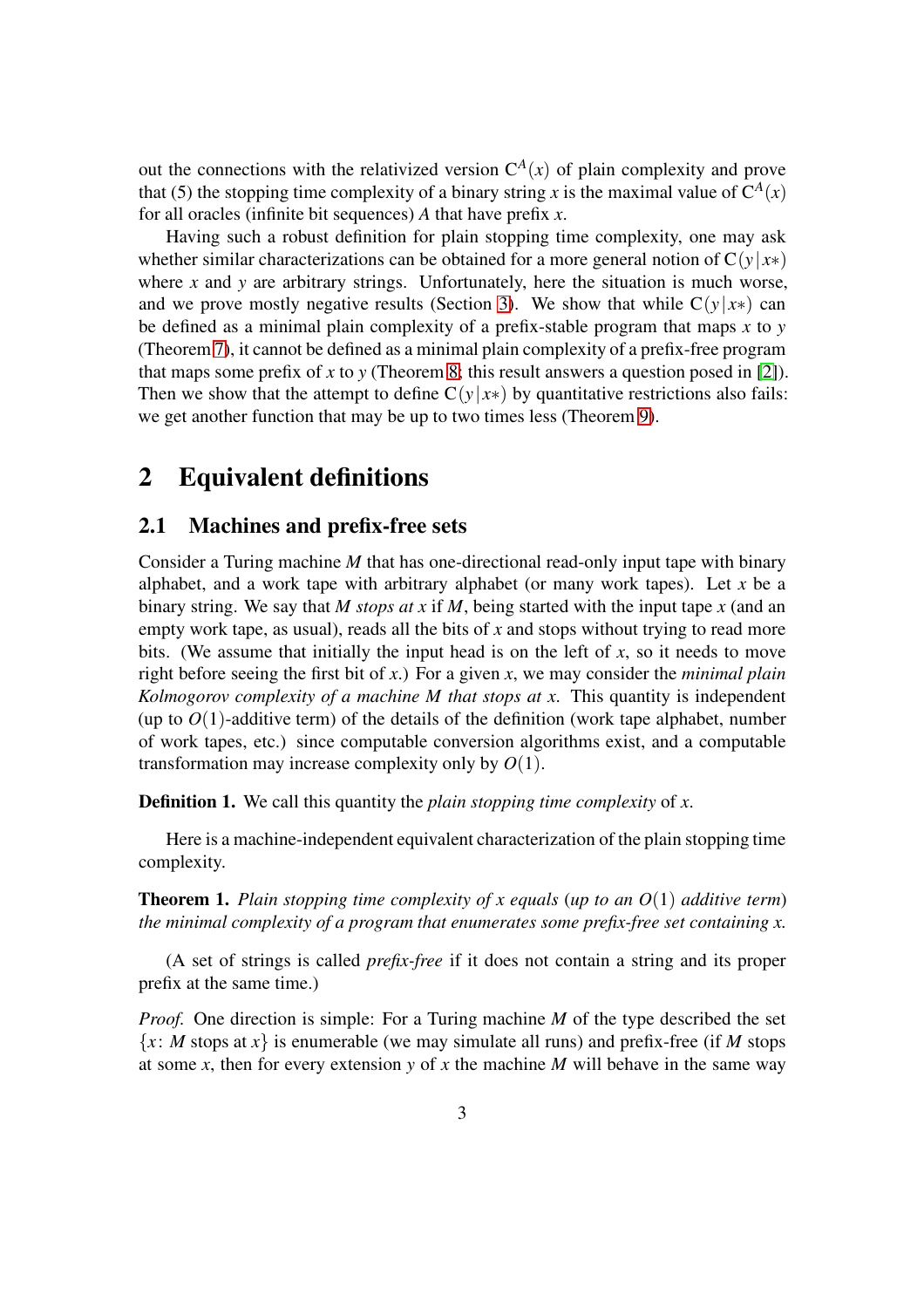on tapes *x* and *y*, so *M* with input *y* stops after reading *x* and never reads the rest of *y*). This computable conversion (of a machine into an enumeration program) increases complexity at most by *O*(1).

The other direction is a bit more complicated. Imagine that we have a program that enumerates some prefix-free set *U* of strings. How can we construct a machine that stops exactly at the strings in  $U$ ? Initially no bits of x are read. Enumerating  $U$ , we wait until some element *u* of *U* appears. (If this never happens, the machine never stops, and this is OK.) If *u* is empty, machine stops. In this case *U* cannot contain non-empty strings (being prefix-free), so the machine's behavior is correct. If  $u$  is not empty, we know that empty string is not in  $U$  (since  $U$  is prefix-free), so we may read the first bit of *x* without any risk, and get some one-bit string *v*. Then we wait until *v* or some extension of *v* appears in *U* (it may have already happened if *u* is an extension of *v*). If *v* itself appears, the computation stops; if a proper extension of *v* appears, then *v* is not in *U* and we can safely read the next bit, etc. It is easy to check that indeed this machine stops at some *x* if and only if *x* belongs to *U*.  $\Box$ 

### <span id="page-3-0"></span>2.2 Monotone-conditional complexity

In this section we show how the stopping time complexity can be obtained as a special case of some general scheme [\[5,](#page-23-3) [7,](#page-23-4) [4\]](#page-23-2). This scheme can be used to define different versions of Kolmogorov complexity. We consider *decompressors*, called also *description modes*. In our case decompressor is a subset *D* of the set

 $(descriptions) \times (conditions) \times (objects).$ 

Here descriptions, conditions, and objects are binary strings. If  $(p, x, y) \in D$ , we say that *p is a description of y given x as condition*,. We define the *conditional complexity of y given x* (with respect to the description mode *D*) as the length of the shortest description. The different versions of complexity correspond to different topologies on the spaces involved, and imply different restrictions on description modes. This is explained in [\[7\]](#page-23-4) or [\[4,](#page-23-2) Chapter 6], and we do not go into technical details here. Let us mention only that descriptions and objects can be considered as isolated entities (terminated strings, natural numbers) or prefixes of an infinite sequence (extension of a string provides more information than the string itself). In this way we get four classical versions of complexity:

|                  |                                                     | isolated descriptions   descriptions as prefixes |
|------------------|-----------------------------------------------------|--------------------------------------------------|
| isolated objects | plain complexity                                    | prefix complexity                                |
|                  | objects as prefixes $\parallel$ decision complexity | monotone complexity                              |

As noted in [\[4\]](#page-23-2), one can also consider different structures on the condition space, thus getting eight versions of complexity instead of four in the table. In this paper we use only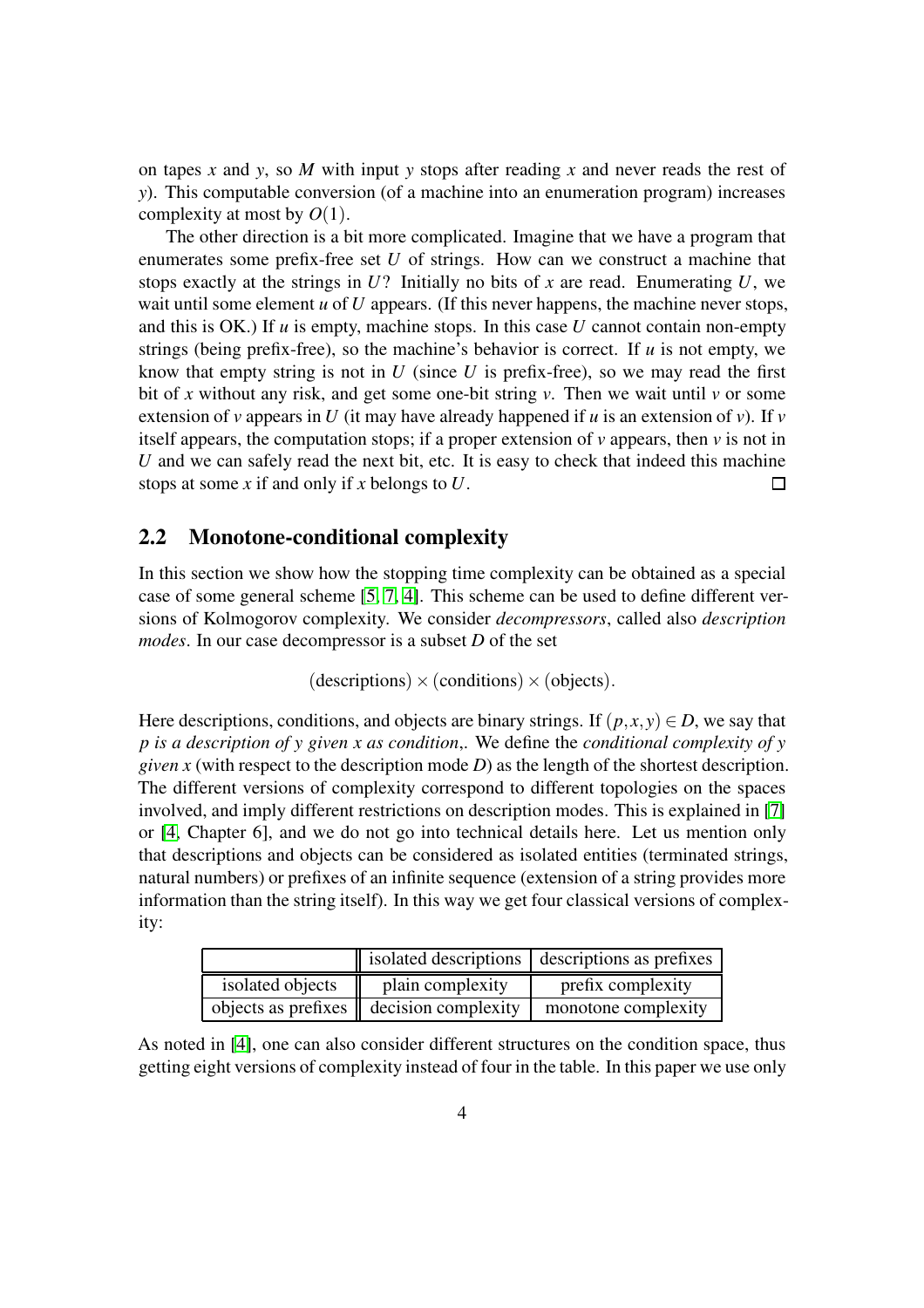one of them: objects and descriptions are isolated objects, and conditions are considered as prefixes. (Vovk and Pavlovic [\[8\]](#page-23-0) consider also another version of stopping time complexity that corresponds to the other topology on the description space, but we do not consider these versions now.)

To make this paper self-contained, let us give the definitions tailored to the special case we consider (the plain version of monotone-conditional complexity). The general scheme of a complexity definition reduces in this case to the following definition. Consider a set *D* of triples  $(p, x, y)$  where  $p, x, y$  are binary strings. If  $(p, x, y)$  is in *D*, we say *that p is a description of y with condition x*. The set *D* should satisfy the following requirements:

- *D* is (computably) enumerable;
- for every *p* and *x* there exists at most one *y* such that  $(p, x, y) \in D$ ;
- if  $(p, x, y) \in D$  and *x* is a prefix of some *x*<sup>'</sup>, then  $(p, x^{\prime}, y) \in D$ .

Sets that satisfy these requirements are called *description modes*. The last requirement reflects the idea that  $x$  is considered as a known prefix of a yet unknown infinite sequence; if  $x'$  extends x, then  $x'$  contains more information than x and can be used instead of *x*. To stress this kind of monotonicity, we use ∗ in the notation suggested by the following definition.

**Definition 2.** For a given description mode *D*, we define the function

$$
C_D(y|x*) = \min\{|p| : (p, x, y) \in D\}
$$

and call it *monotone-conditional complexity of y with condition x with respect to description mode D*.

By definition, if x is a prefix of some  $x'$ , the same description can be used, so  $C_D(y|x') \leq C_D(y|x)$ . Therefore, this function is indeed monotone with respect to the condition in a natural sense.

One could also use a name *plain monotone-conditional complexity* to distinguish this notion from prefix monotone-conditional complexity that can be defined in a similar way by adding the monotonicity restriction along the *p*-coordinate.

<span id="page-4-0"></span>Proposition 2 (Solomonoff–Kolmogorov's optimality theorem). *There exists a description mode D that makes*  $C_D$  *minimal up to*  $O(1)$  *additive term in the class of all functions* C*D*′ *for all description modes D*′ *.*

*Proof.* As usual, we first note that description modes can be effectively enumerated. This enumeration is obtained as follows. We generate all enumerable sets of triples and then modify them in such a way that the modified set becomes a description mode and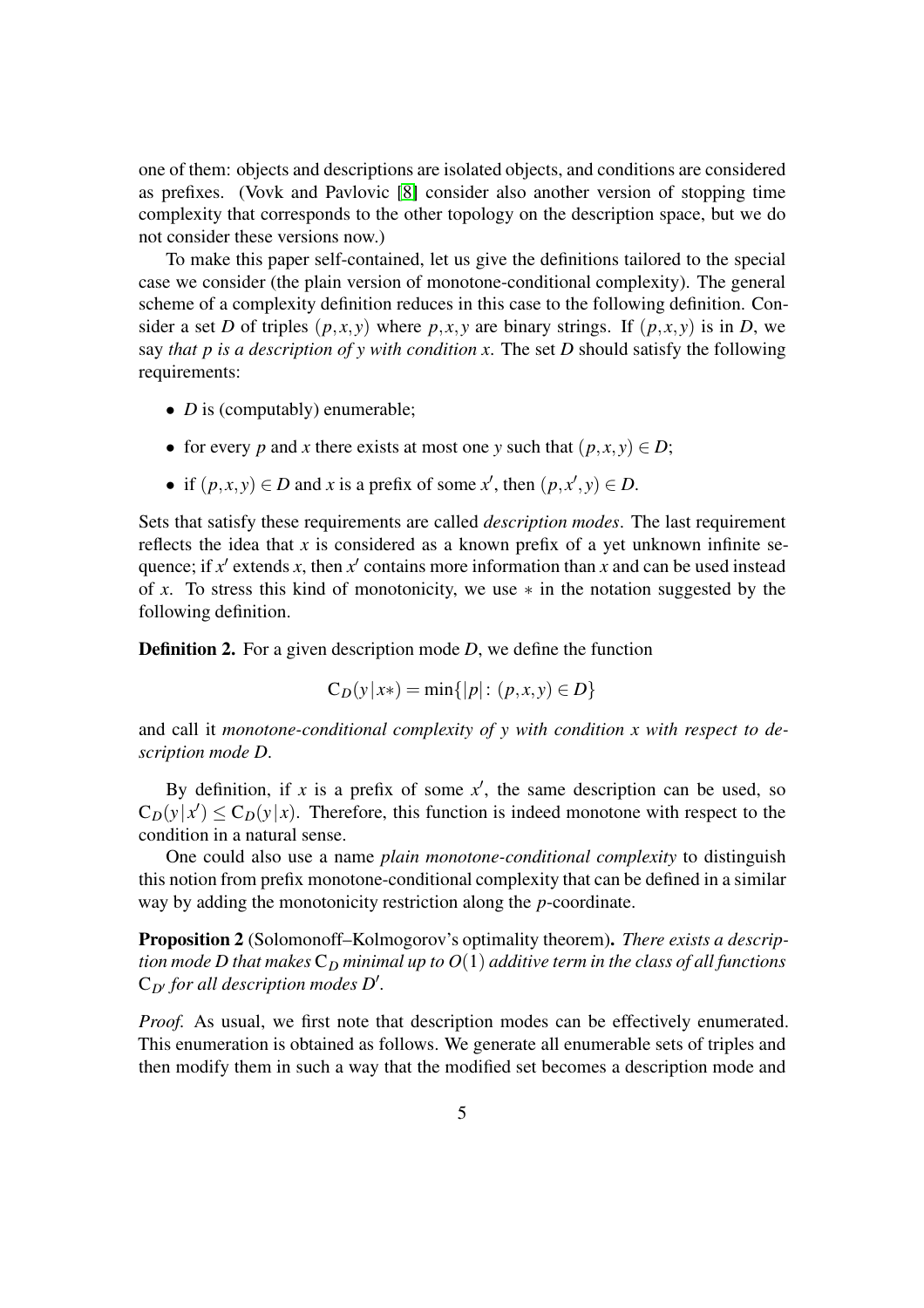is left unchanged if it already were a description mode. Namely, when a triple  $(p, x, y)$ appears in the enumeration, we add this triple and all triples  $(p, x', y)$  for all extensions  $x'$  of  $x$ , unless the second condition is violated after that; in the latter case we ignore  $(p, x, y)$ .

Let  $U_n$  be the *n*th set in this enumeration. The optimal set  $U$  can be constructed as

$$
U = \{ (0^n1p, x, y) : (p, x, y) \in U_n \};
$$

 $\Box$ 

the standard argument shows that  $C_U \leq C_{U_n} + n + 1$  as required.

<span id="page-5-0"></span>Definition 3. Fix some optimal description mode *D* provided by Proposition [2.](#page-4-0) The function  $C_D(y|x*)$  is denoted by  $C(y|x*)$  and called the (plain) *monotone-conditional complexity of y given x*, or the (plain) *conditional complexity of y given x as a prefix*.

If we omit the third requirement for description modes, we get the standard conditional complexity  $C(y|x)$  in the same way. The notation we use (placing  $*$  after the condition) follows [\[2\]](#page-22-0) though a different version of monotone-conditional complexity is considered there. In general,  $C(y|x*)$  is greater than the standard conditional complexity  $C(y|x)$  since we have more requirements for the description modes. One may say also that the condition now is weaker than in  $C(y|x)$  since we do not know where *x* terminates. It is easy to show that the difference is bounded by  $O(\log|x|)$ , since we need at most  $O(\log|x|)$  bits to specify how many bits should be read in the condition *x*. Difference of this order is possible: for example,  $C(n|0^n) = O(1)$ , but  $C(n|0<sup>n</sup>) = C(n) + O(1)$  (the condition 0<sup>*n*</sup> is a prefix of a computable sequence 000..., so it does not help).

The following simple result shows that the plain stopping time complexity (Defini-tion [1\)](#page-2-1) is a special case of this definition when  $x = y$  (so we do not need a separate notation for the stopping time complexity).

<span id="page-5-1"></span>**Theorem 3.** *The complexity*  $C(x|x*)$  *is equal (up to O(1) additive term) to the plain stopping time complexity of x.*

*Proof.* Let *D* be a description mode. Then for every *p* we may consider the set  $S_p$  of *x* such that  $(p, x, x) \in D$ . This set is prefix-free: if  $(p, x, x)$  and  $(p, x', x')$  belong to *D* and *x* is a prefix of *x*<sup>'</sup>, then  $(p, x^{\prime}, x) \in D$  according to the third condition, and then  $x = x^{\prime}$ according to the second condition. The algorithm enumerating  $S_p$  can be constructed effectively if *p* is known, so its complexity is bounded by the length of *p* (plus  $O(1)$ , as usual). Choosing the shortest *p* such that  $(p, x, x) \in D$ , we conclude that the minimal complexity of an algorithm enumerating a prefix-free set containing *x* does not exceed  $C(x|x*) + O(1)$ 

Going in the other direction, consider an optimal decompressor  $U(\cdot)$  that defines the (plain Kolmogorov) complexity of programs enumerating sets of strings. A standard trimming argument shows that we may modify *U* in such a way that all algorithms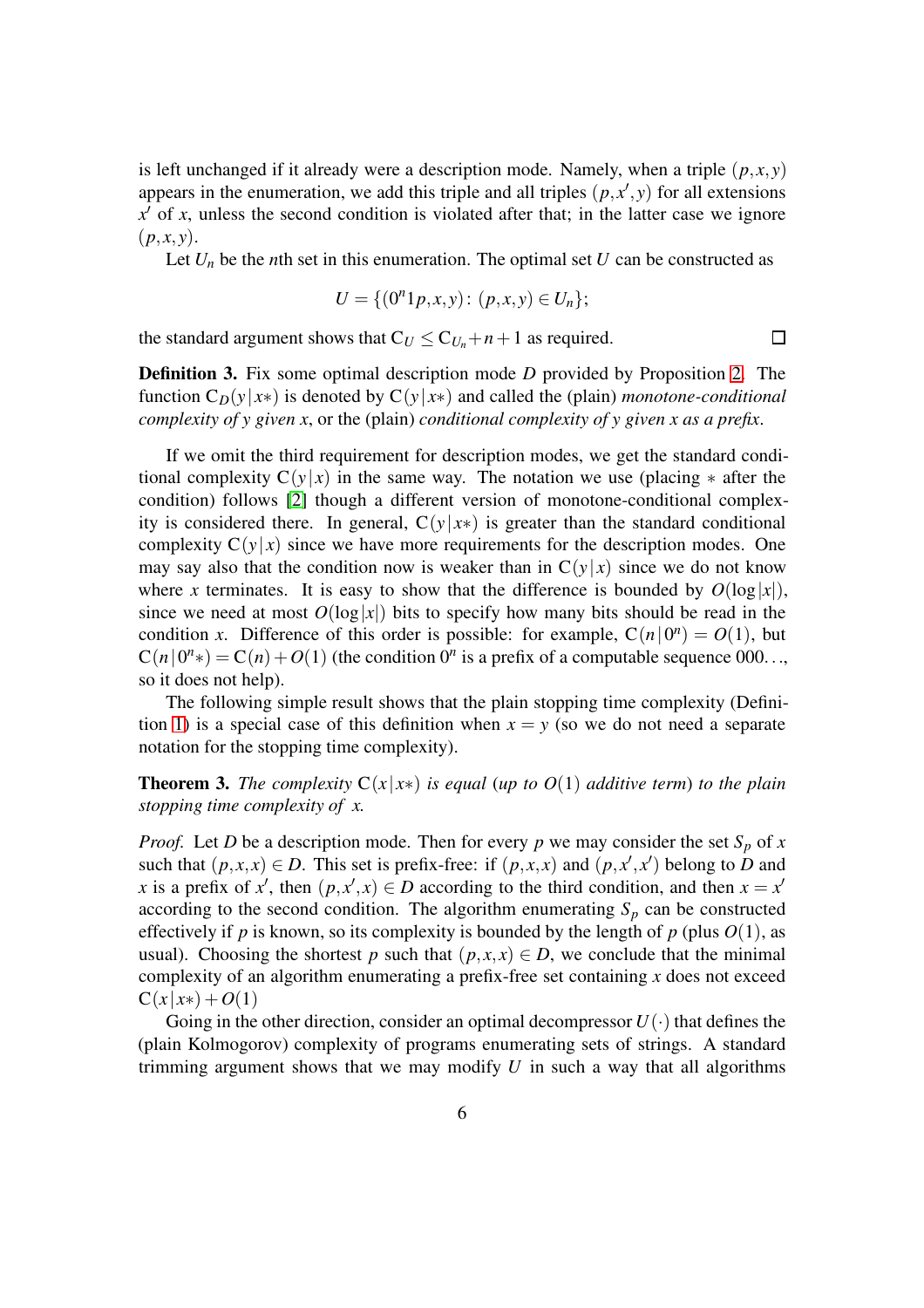$U(p)$  enumerate only prefix-free sets of strings (not changing the sets there were already prefix-free). Then consider a set *D* of triples

$$
(p, x, y) \in D \Leftrightarrow y
$$
 is a prefix of x and y is enumerated by  $U(p)$ .

This set is obviously enumerable; the second requirement is satisfied since  $D(p)$  enumerates a prefix-free set; the third requirement is true by construction, so *D* is a description mode. If *p* is the shortest description of a program that enumerates a set containing *x*, then  $(p, x, x) \in D$ , so  $C_D(x|x*) \leq |p|$ . Switching to the optimal desciption mode, we get a similar inequality with  $O(1)$  additive term, as required.  $\Box$ 

Another simple observation shows that indeed this complexity is the *stopping time* complexity.

**Proposition 4.** *If x has length n, then*  $C(x|x*) = C(n|x*) + O(1)$ .

*Proof.* If *D* is the optimal description mode used to define  $C(y|x*)$ , we may consider a new set  $D' = \{(p, u, |x|): (p, u, x) \in D\}$  that also is a description mode, and then note that  $C_{D'}(|x||x*) \leq C_D(x|x*)$ . For the other direction, we consider  $D' =$  $\{(p, u, z): \exists n [(p, u, n) \in D, |u| \ge n, \text{ and } z = (n\text{-bit prefix of } u)]\}.$  $\Box$ 

*Remark* 1. If  $a_0a_1a_2...$  is a computable sequence, then

$$
C(a_0...a_{n-1} | a_0...a_{n-1}*) = C(n | a_0...a_{n-1}*) = C(n)
$$

with  $O(1)$ -precision (the constant depends on the computable sequence, but not on *n*), so the stopping time complexity can be considered as a generalization of the plain complexity (of a natural number *n*).

### <span id="page-6-0"></span>2.3 Quantitative characterization

There is a well known characterization (see, e.g., [\[7,](#page-23-4) Section 1.1, Theorem 8]) for plain complexity in terms of upper semicomputable functions that satisfy some properties. Recall that a function is called *upper semicomputable* if it is a pointwise limit of a decreasing sequence of uniformly computable total functions. (Now we need this notion for integer-valued functions; in this case we may assume without loss of generality that these computable functions are also integer-valued; in general case one needs to consider rational-valued functions.) An equivalent definition of a semicomputable naturalvalued function  $S(x)$  requires the set  $\{(n, x): S(x) < n\}$  to be enumerable.

Plain complexity function  $C(x)$  is upper semicomputable; we know also that

$$
\#\{x\colon\mathbf{C}(x)< n\}<2^n\tag{*}
$$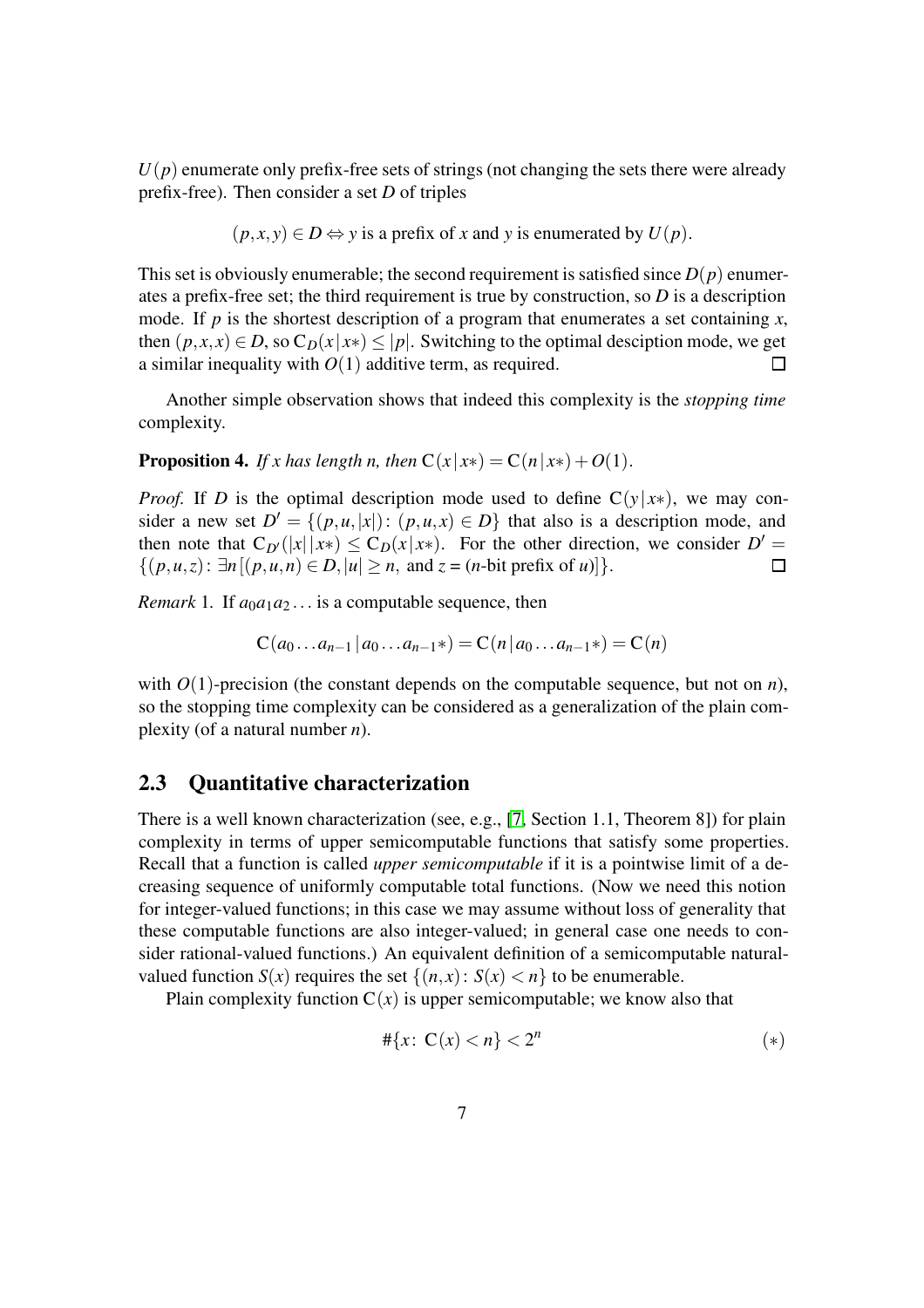since there are less than  $2^n$  programs of length less than  $n$ . The characterization that we mentioned says that there exist a minimal (up to  $O(1)$  additive term) upper semicomputable function that satisfies (∗), and it coincides with plain complexity function with *O*(1)-precision.

It turns out that this characterization can be generalized to plain stopping time complexity (though the proof becomes more involved). Consider upper semicomputable functions  $S(x)$  on strings that have the following property: *for each infinite binary sequence*  $\alpha$  *and for each n there exists less than*  $2^n$  *prefixes x of*  $\alpha$  *such that*  $S(x) < n$ . The following statement is true (it appeared as Theorem 18 in the extended version of Vovk–Pavlovic's paper [\[8\]](#page-23-0)).

#### <span id="page-7-1"></span>Theorem 5. *There exist a minimal* (*up to O*(1) *additive term*) *function in this class; it coincides with the plain stopping time complexity*  $C(x|x*)$  *with*  $O(1)$ -precision.

*Proof.* The easy part is to show that  $C(x|x*)$  belongs to the class. It is upper semicomputable, since in general the function  $C(x|y*)$  is upper semicomputable (enumerating the set *D* of triples, we get better and better upper bounds, finally reaching the limit value).

Let  $\alpha$  be some infinite sequence. There are less than  $2^n$  algorithms of complexity less than *n* enumerating prefix-free sets, and each of this prefix-free sets may contain at most one prefix of  $\alpha$ . So the second condition is also true.

In the other direction we use some online (interactive) version of Dilworth theorem (saying that a partially ordered finite set where maximal chain is of length at most *k* can be partitioned into *k* antichains) where the set is a growing subset of the full binary tree and splitting into antichains should be performed at each stage (and cannot be changed later). The exact statement is as follows.

Consider a game with two players. Alice and Bob alternate. Alice may at each move (irreversibly) mark a vertex of a full binary tree. The restriction is that each infinite branch should contain at most *k* marked vertices. Bob replies by assigning a color from 1,..., *k* to the newly marked vertex. No vertices of the same color should be comparable (be on the same branch). The colors cannot be changed after they are assigned. Bob loses if he is unable to assign color at some stage (not violating the rules).

#### <span id="page-7-0"></span>Lemma 5.1. *Bob has a computable strategy that prevents him from losing.*

*Proof of Lemma [5.1.](#page-7-0)* This lemma can be proven in different ways. In the extended version of Vovk–Pavlovic's paper [\[8\]](#page-23-0) the following simple strategy is suggested: Bob assigns the first available color. In other terms, for a new vertex *x* Bob chooses the first color that is not used for any vertex comparable with *x*. One needs to check that *k* colors are always enough. It is not immediately obvious, since more than *k* vertices could be comparable with *x* (being its descendants, for example). However, we may note that during the process: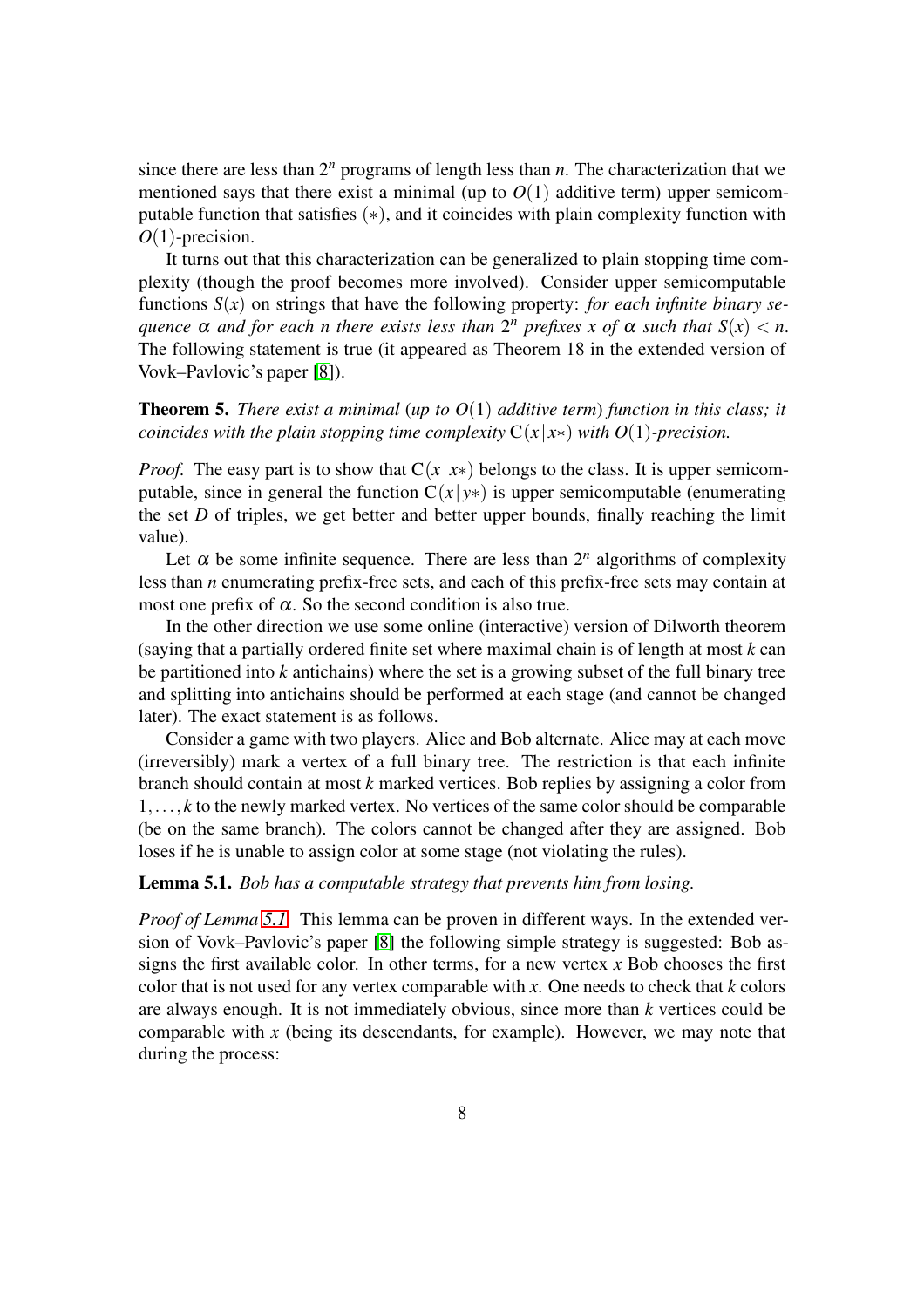- Colors of comparable vertices are different. (By construction.)
- If a vertex *x* gets color *i*, then each smaller color is used either for a predecessor of *x* or for a descendant of *x*. (By construction.)
- If *x* is a vertex (colored or not),  $T_x$  is the set of colors used in the subtree rooted at *x*, and  $P_x$  is the set of colors used on the path to *x* (not including *x*), then  $T_x$  and  $P_x$  are disjoint and  $T_x$  is the initial segment in the complement to  $P_x$ . (Indeed, the disjointness is mentioned above. If *y* appears in  $T_x$ , then all smaller colors appear either below *y* (therefore in  $P_x$  or in  $T_x$ ), or above *y* (therefore in  $T_x$ ).
- The sets  $T_{x0}$  and  $T_{x1}$  for two brother vertices  $x0$  and  $x1$  are comparable with respect to inclusion. (Indeed, they are two initial segments of the same ordered set, the complement to  $P_{x0}$  or  $P_{x1}$ ; note that  $P_{x0} = P_{x1}$ .)
- For each *x* the total number of colors used in  $T_x$  is the minimal possible, i.e., this number equals the maximal number of marked vertices on some path in  $T_x$ . (Induction using the previous property.)

The last property implies that Bob never uses more than *k* colors, since by assumption the total number of marked vertices on one path is at most *k*.

There is a different description of the winning strategy for Bob (we provide it since it somehow explains why the previous argument works). At every stage, for each vertex *x* we consider the *marked rank* of *x*, the maximal number of marked vertices on some path (in *x*-subtree) that starts at *x*. By assumption we know that the marked rank of the root never exceeds *k*. Denoting the marked rank of *x* by  $r(x)$ , we may write the recursive definition:

$$
r(x) = \begin{cases} \max(r(x0), r(x1)), \text{if } x \text{ is not marked;} \\ \max(r(x0), r(x1)) + 1, \text{if } x \text{ is marked.} \end{cases}
$$

(To complete this definition, we should add that  $r(x) = 0$  if the subtree rooted at *x* has no marked vertices.)

On the other hand, for each vertex *x* we consider the number of different colors used in the subtree rooted at *x*, and denote it by  $c(x)$ . Let us denote by  $C(x)$  the set of these colors, so  $c(x) = \#C(x)$ . We can write a similar recursive definition for  $C(x)$ :

$$
C(x) = \begin{cases} C(x0) \cup C(x1), \text{if } x \text{ is not marked;} \\ C(x0) \cup C(x1) + (\text{the color of } x), \text{if } x \text{ is marked.} \end{cases}
$$

We use the sign + in the last line, because the color of *x* cannot be in  $C(x0)$  or  $C(x1)$ due to our requirements.

The game rules imply that  $c(x) \ge r(x)$ , since for every branch all the marked vertices on this branch should have different colors. Bob strategy is to maintain the invariant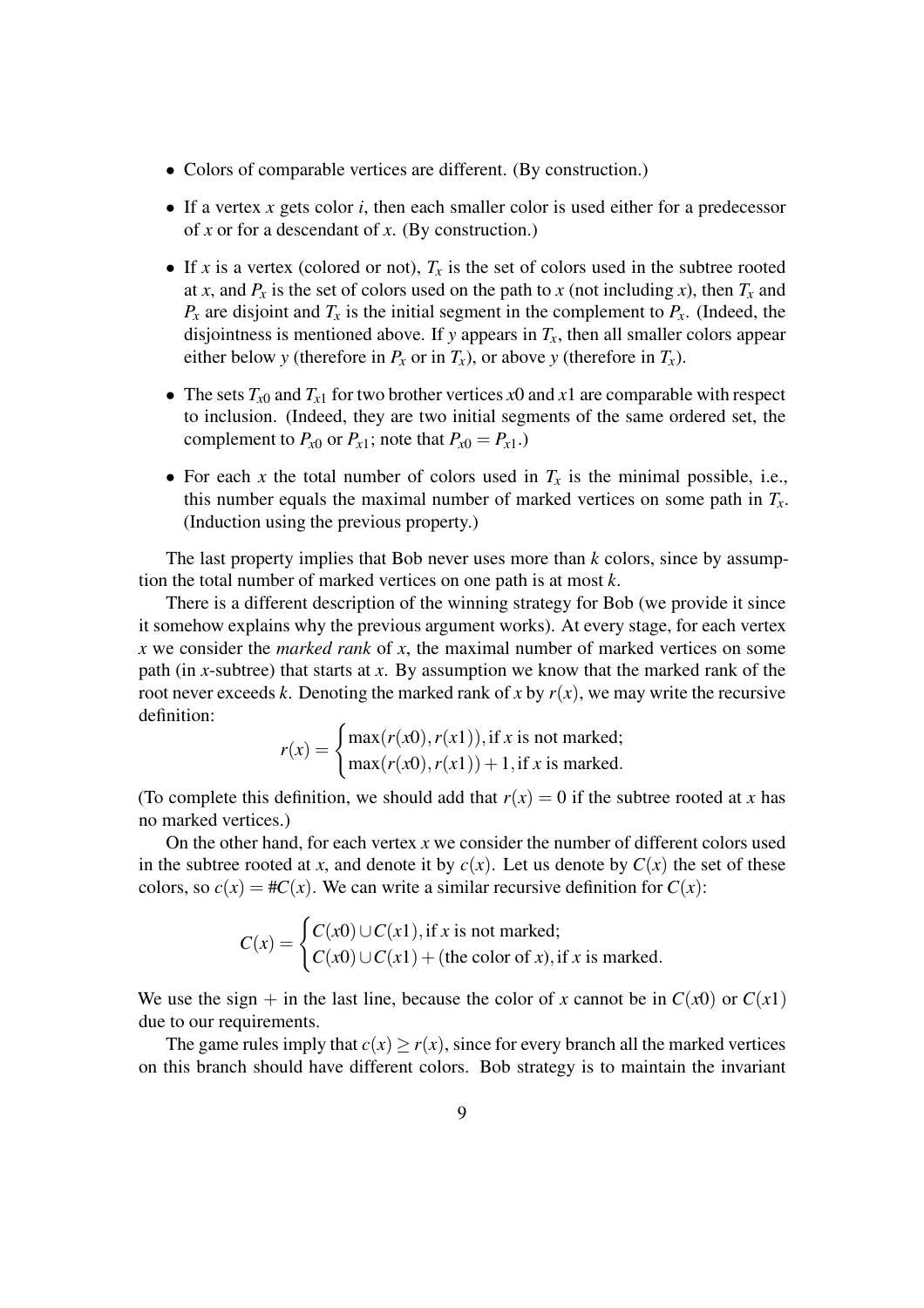relation  $c(x) = r(x)$ , i.e., Bob uses the minimal possible number of colors for every subtree. We denote this invariant relation by (I). If he manages to maintain it, he does not need more than *k* colors, since by assumption  $r(\Lambda)$  never exceeds *k*, where  $\Lambda$  is the root (the empty string). But how can Bob maintain (I)?

Let us start with the following remark. Assume that (I) holds. Then for every vertex *x* the sets  $C(x_0)$  and  $C(x_1)$  are comparable (one of them is a subset of the other one). Indeed, in this case the recursive definition implies that

$$
#(C(x0) \cup C(x1)) = \max(\#C(x0), \#C(x1)).
$$

Assume that Alice has marked one more vertex, some vertex *u*. Then Bob should assign some color to this vertex. The choice of this color will be discussed later; let us see first where (I) may be violated.

- If *x* is a descendant of *u*, then (I) remains true, since nothing is changed in the subtree rooted at *x*.
- If *x* is incomparable with *u* (not a prefix and not an extension of *u*), then (I) remains true for the same reason.
- For  $x = u$  both  $r(x)$  and  $c(x)$  increase by 1 after marking a vertex and assigning a color to it (Bob has to use a color that did not appear in  $C(x)$ ), so (I) remains true.
- So the only remaining case is when *x* is a proper prefix of *u* (so *u* is not a root)

Let us consider this case in more detail: now it is important which color Bob uses, and we have to prove that he can choose the color in such a way that the invariant remains true. The problem may appear if at some vertex *x* (a proper prefix of *u*) the value of  $r(x)$  does not change while the value of  $c(x)$  changes (increases by 1 because of the new color).

We know that  $r(u)$  increases by 1. This increase propagates to the root due to recursive definition. Either it propagates all the way through (and then everything is OK), or the propagation stops at some vertex *v*. This means that we had

$$
r(v) = \max(r(v0), r(v1)) \, [+1, \text{ if } v \text{ was marked}],
$$

and one of the two arguments of  $max(\cdot, \cdot)$  increased, but the maximum remained unchanged since the other argument was bigger anyway.

Assume that, say,  $r(v0)$  increased (*u* is in the left subtree of *v*) but  $r(v0) = c(v0)$  was less than  $r(v1) = c(v1)$ , so the maximum did not increase. Then we had  $C(v0) \subset C(v1)$ (these sets are comparable and  $C(v1)$  is bigger). Then Bob may use the color from  $C(v1) \setminus C(v0)$  for the vertex *u*. If he does this,  $C(v0)$  increases but remains a subset of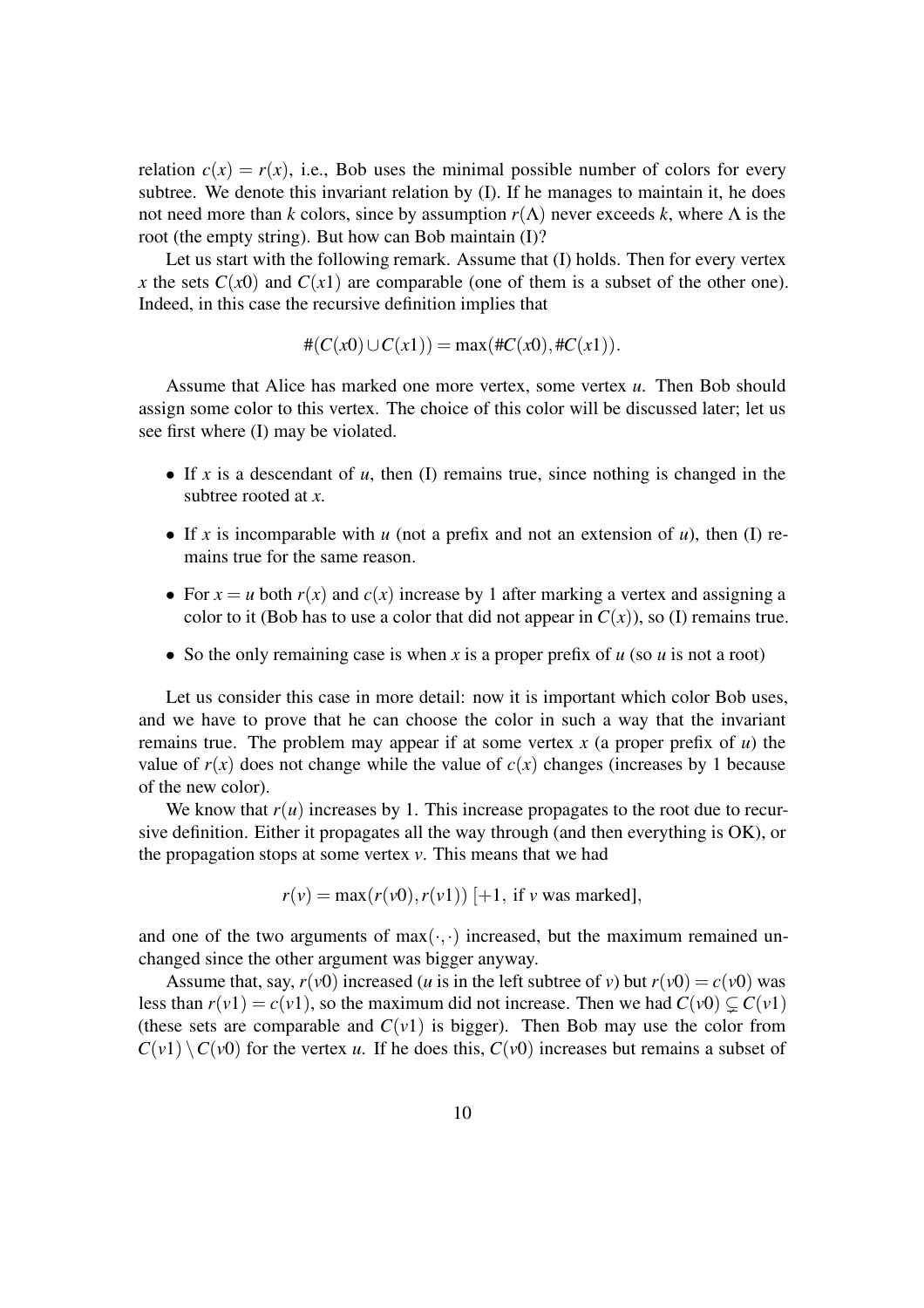$C(v1)$ , so  $C(v)$  remains unchanged and (I) remains true for *v* (and for all ancestors of *v* due to recursive definition).

Summarizing Bob's strategy: when Alice marks some vertex *u*, trace the path from *u* to the root and look where the marked rank changes (due to the mark at *u*) and where it does not. If it changes all the way to the root (including the root), use whatever color you want. If  $\nu$  is the first vertex where the marked rank remains the same, look at the subtrees rooted at *v*0 and *v*1 and use the color that appears in one of them but not in the other one.

This finishes an alternative proof of Lemma [5.1.](#page-7-0)

Now let us show how the lemma is used to finish the proof of Theorem [5.](#page-7-1) Let *S* be a function in the class; since *S* is upper semicomputable, for each *n* Alice may enumerate strings *x* such that  $S(x) < n$ . We know that there is at most  $2^n$  strings of this type along any branch of the tree, so Alice never violates the restriction for  $k = 2<sup>n</sup>$ . The lemma then says that Bob can assign 2*<sup>n</sup>* colors (represented as *n*-bit strings) to all the vertices in such a way that compatible vertices (a string and its prefix) never get the same color. We run these games for all *n* in parallel; if vertex *x* gets color *c*, we put *x* into an enumerable set indexed by *c*. The rules of the game guarantee that all these sets are prefix-free, and the algorithm enumerating *c*th set needs only |*c*| bits of information. So, if  $S(x) < n$ , there exists an algorithm of complexity  $n+O(1)$  that enumerates a prefix-free set containing *x*. This means that  $C(x|x*) \leq S(x) + O(1)$  as required.  $\Box$ 

### 2.4 Oracles and the stoppping time complexity

As every notion in the general computability theory, Kolmogorov complexity can be relativized. Let *X* be an infinite binary sequence used as an oracle (all the computations get access to *X* for free). Then we get a notion of *relativized Kolmogorov complexity*  $C^{X}(x)$  that can be considered as a function of two arguments, a binary string *x* and an infinite binary sequence *X*, defined up to  $O(1)$  additive term. (The constant in  $O(1)$  does not depend on *X* and *x*.)

It is natural to compare the stopping time complexity  $C(x|x*)$  and the relativized complexity  $C^X(x)$  where *X* is some oracle (infinite binary sequence) that has *x* as a prefix.

It is easy to see that

$$
C^X(x) \le C(x|x*)
$$

for every *X* that has prefix *x*: an oracle access to entire sequence *X* is more powerful than a bit-by-bit sequential access to x without the right to read too much (beyond x). More formally, let *D* be a set of triples  $(p, x, y)$  used to define  $C(y|x*)$  (Definition [3\)](#page-5-0). Then we say that *p* is a description of *x* with oracle *X* (as the definition of  $C^{X}(x)$  requires) if  $(p, z, x)$  ∈ *D* for some *z* that is a prefix of *X*. For a given *X* every string *p* can be a

 $\Box$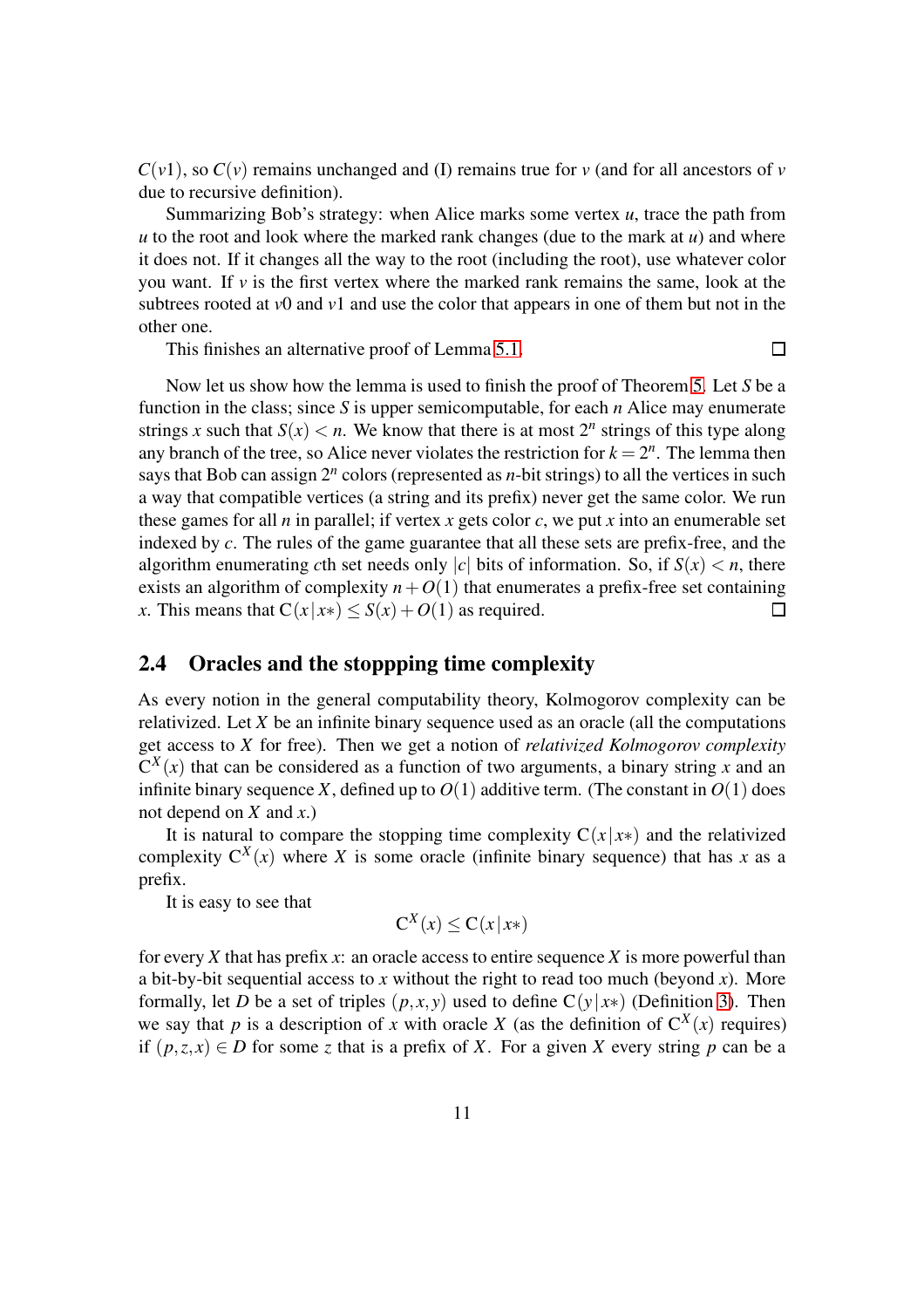description of only one *x*, since *D* is monotone. If  $(p, x, x) \in D$  and *X* is an extension of *x*, then *p* is a description of *x*, and we get the required inequality.

The "last exit before the bridge" example shows that  $C^X(x)$  can be much smaller than  $C(x|x*)$  for *some* extensions *X* of *x*: we have  $C(0^n | 0^n*) = C(n) + O(1)$ , but  $C^{X}(0^n) = O(1)$  for  $X = 0^n 10^\infty$ . So it is natural to take *maximum* over all oracles X that extend a given string *x*. Indeed this approach works:

#### Theorem 6.

 $C(x|x*) = \max{C^X(x) : X \text{ is an infinite extension of } x} + O(1).$ 

*Proof.* As we have already mentioned,  $C^X(x) \leq C(x|x^*) + O(1)$  for every infinite extension *X* of *x*. This shows that right hand side does not exceed the left hand side.

To prove the reverse inequality, we use the quantitative characterization of stopping time complexity (Theorem [5\)](#page-7-1). Let  $S(x)$  be the value of the right hand side. It is enough to prove that *S* is upper semicomputable and that  $S(x) < n$  cannot happen for  $2^n$  different prefixes *x* of some infinite branch *X*.

The second claim follows directly from the definition. Let  $x_1, \ldots, x_k$  be some prefixes of an infinite sequence *X* such that  $S(x_i) < n$  for all  $i = 1, \ldots, k$ . We need to show that  $k < 2^n$ . Since  $S(x_i)$  is defined as maximum and *X* is an extension of  $x_i$ , we know that  $C^X(x_i)$  < *n* for all *i* and the same *X*. It remains to note that the number of different programs of length less than *n* is smaller than 2*<sup>n</sup>* (and the same programs with the same oracle give the same result).

To show that  $S(x)$  is upper semicomputable, we use the standard compactness argument. As usual, it is enough to show that the binary relation  $S(x) < n$  is (computably) enumerable. Indeed, for every *x*, the set  $\{X: C^X(x) < n\}$  is the union, taken over all strings *p* of length less than *n*, of the sets

 ${X : p$  is a description of *x* with oracle *X* $}.$ 

Each of these sets is an open set in the Cantor space, since every terminating oracle computation uses only a finite part of the oracle, and the intervals in the Cantor space that form these sets can be effectively enumerated for all p and x. The inequality  $S(x)$  < *n* means that the union of these intervals for all *p* of length less than *n* covers the Cantor space. Now compactness guarantees that this happens already at some finite stage of  $\Box$ the enumeration, so the property  $S(x) < n$  is indeed enumerable.

# <span id="page-11-0"></span>3 Non-equivalence results

#### 3.1 Prefix-stable or prefix-free functions?

Looking at the characterization of  $C(x|x*)$  as the minimal complexity of a program that enumerates a prefix-free set containing *x* (Theorem [3\)](#page-5-1), one can ask whether a similar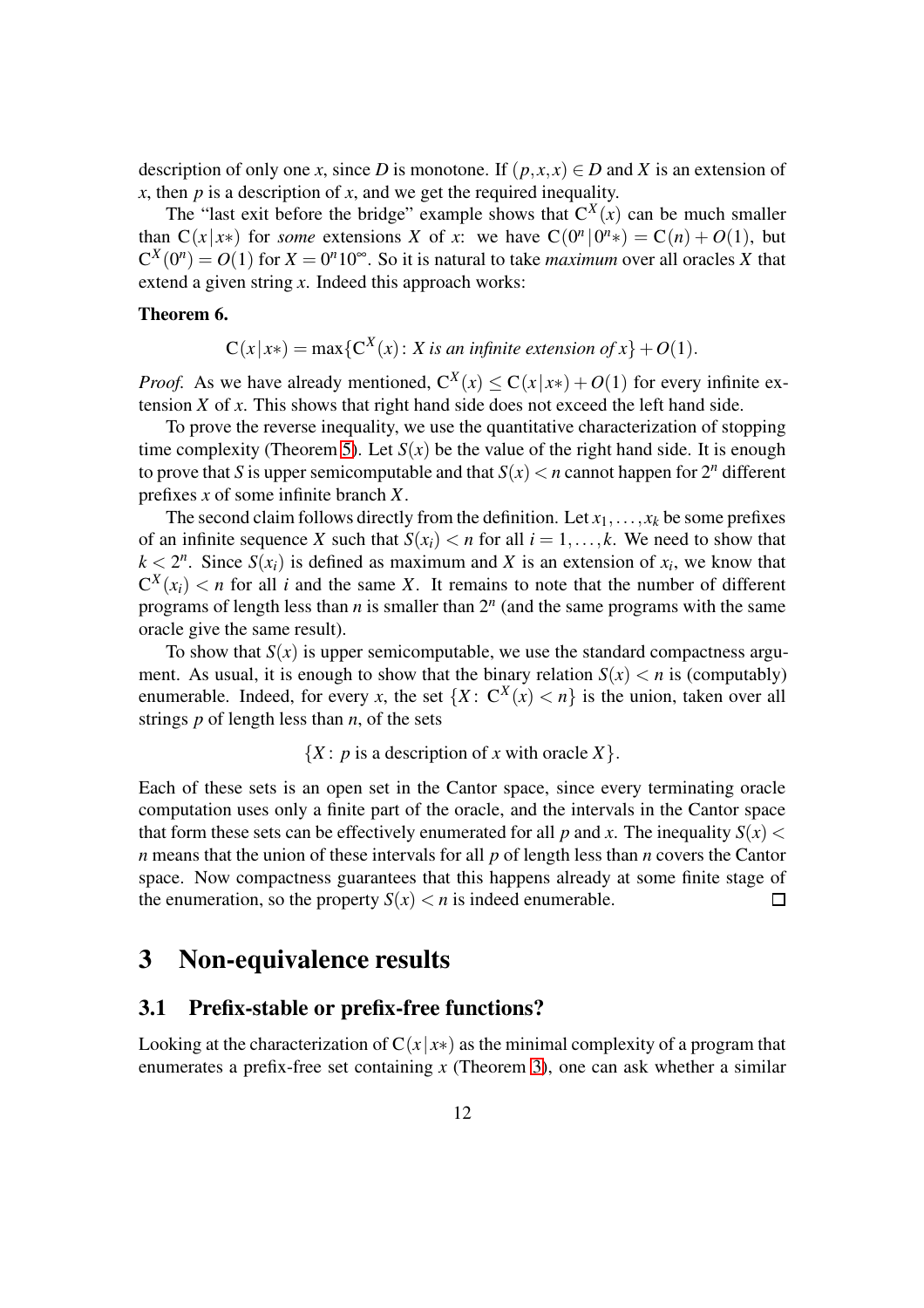characterization works for the general case, i.e., whether  $C(y|x*)$  can be characterized as a minimal complexity of programs (machines) with some property. The answer is 'yes', but we should be careful while choosing a property of programs used in this characterization. Here are the details.

Definition 4. A partial function *f* defined on binary strings is called

- *prefix-free* if its domain is prefix-free (function is never defined on a string and its extension at the same time);
- *prefix-stable* if for every *x*, if  $f(x)$  is defined, then *f* is defined and has the same value on all (finite) extensions of *x*.

It is easy to see that the definition of  $C(y|x*)$  can be reformulated in terms of prefixstable functions:

<span id="page-12-0"></span>Theorem 7. *The minimal plain complexity of a program that computes a prefix-stable function mapping x to y is equal to*  $C(y|x*) + O(1)$ *.* 

*Proof.* A description mode can be considered as a family of prefix-stable functions (indexed by the first argument *p*). This shows that there exist a program for a prefix stable function mapping *x* to *y* of complexity at most  $C(y|x*) + O(1)$ . On the other hand, one can efficiently "trim" all programs to make them prefix-stable; if  $\hat{u}$  is the trimmed version of a program *u* and *U* is the decompressor used to define plain complexity of programs, then the set  $D = \{(p, x, U(p)(x)) : p, x\}$  satisfies the conditions and may be considered as a decompressor in the definition of  $C(y|x*)$ . Using this decompressor, we get the reverse inequality.  $\Box$ 

More interesting question: is a similar statement true for prefix-free functions instead of prefix-stable ones? As we mentioned above, Theorem [3](#page-5-1) implies that this is the case when  $x = y$ . (We spoke about programs that stop at x, but we may assume without loss of generality that the output is also x.) But in the general case it is not true anymore. Let us make this statement more precise. A naive idea is to consider the minimal plain complexity of a program computing a prefix-free function mapping *x* to *y*. But this quantity does not look reasonable: the complexity of empty string  $\Lambda$  with condition *x* defined in this way is unbounded (and is actually the stopping time complexity of the condition *x*).

A more reasonable approach is to consider function  $C'(y|x*)$  defined as the minimal complexity of a prefix-free program that maps *some prefix of x* to *y*. This approach still does not work, as the following result shows.

<span id="page-12-1"></span>**Theorem 8.** The inequality  $C(y|x*) \leq C'(y|x*) + c$  holds for some c and for all x,y. *The reverse inequality does not hold: there exist strings*  $x_i, y_i$  (for  $i = 0, 1, 2, \ldots$ ) such *that*  $C(y_i|x_i*)$  *is bounded while*  $C'(y_i|x_i*)$  *is unbounded.*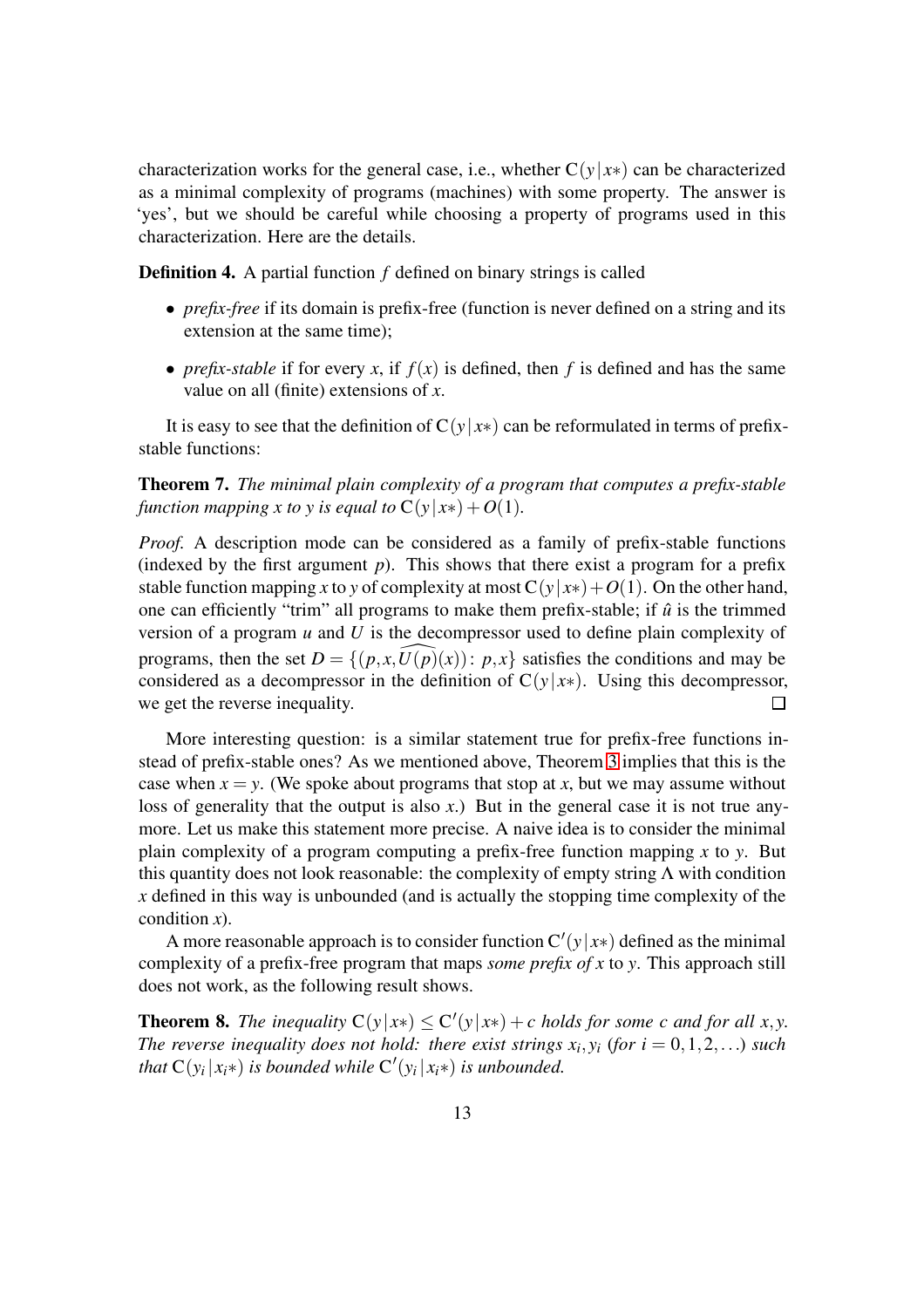*Proof.* The first part is easy: if an algorithm computing a prefix-free function *f* is given, we can effectively transform it into an algorithm that computes its prefix-stable extension *g* such that  $g(x) = y$  if  $f(u) = y$  for some prefix *u* of *x*.

For the second statement we need to construct a prefix-stable function *F* that, informally speaking, beats any finite number of prefix-free functions. Let us explain what does it mean. Consider a uniformly computable sequence of all prefix-free functions *G*0,*G*1,.... We need a prefix-stable function *F* with the following property: *for every i* there exist some x and y such that  $F(x) = y$  but there is no  $j < i$  and no prefix x' of *x* such that  $G_j(x') = y$ . Then we let  $x_i$  and  $y_i$  be these strings. Since  $F(x_i) = y_i$ , we know that  $C(y_i|x_i^*)$  is bounded (by complexity of *F* plus  $O(1)$ ). On the other hand,  $C'(y_i|x_i*) \to \infty$  as  $i \to \infty$  since all programs of bounded complexity appear among *G*0,...,*Gi*−<sup>1</sup> for large enough *i*.

We define function  $F$  step by step, by adding labels to the vertices of the full binary tree. When label  $y$  (a binary string) is placed at vertex  $x$  (also a binary string), this means that we let  $F(x) = y$  and also  $F(x') = y$  for all x' that are extensions of x (recall that *F* should be prefix-stable). There is only one restriction: if  $x_1$  and  $x_2$  are compatible strings (one is a prefix of the other), and both have labels, these labels should be the same.

We construct  $F$  competing with the opponents, as it is often done in algorithmic information theory (see [\[3\]](#page-22-1)). There are countably many opponents; *i*th opponent is responsible for  $G_i$ . We say that she places a label *y* of color *i* at vertex *x* if  $G_i(x)$  turns out to be equal to *y*. Note that the opponents' labels carry two types of information: string *y* and color *i*. Since  $G_i$  is prefix-free, *i*th opponent never places her labels at two compatible vertices, so labels on a string and its prefix should never have the same color.

Labels (both placed by us and the opponents) are non-removable. A vertex can have several labels of different colors (corresponding to different opponents) and also our label. The winning condition is formulated for the limit configuration that involves all labels placed during the (infinite) game. We say that opponents  $G_0, \ldots, G_{i-1}$  beat us (as a team) if for every label *y* at vertex *x* placed by us, there exists  $j < i$  and label *y* of *j*th color placed on *x* or on some prefix of *x*. If this is not the case, i.e., there exist some label *y* placed by us at some vertex *x* such that first *i* opponents never place label *y* on *x* and its prefixes, then we beat first *i* opponents (as a team). Our goal is to beat all teams (for all *i*).

To achieve this goal, we split the tree into countably many trees  $T_i$  as shown (Fig. [1\)](#page-14-0); the subtree  $T_i$  is used to beat the team  $(G_0, \ldots, G_{i-1})$ . Our strategy considers the trees *Ti* independently. In this way it is enough to show that we can beat *i* opponents for any given *i*. This is done inductively: When constructing a strategy for *T<sup>i</sup>* beating *i* opponents, we assume that we already know how to beat any smaller number of opponents.

So let us explain the strategy on  $T_i$ . In this explanation we forget about other subtrees and explain a strategy that beats *i* opponents on the entire tree. Fix some path in *T<sup>i</sup>* , say,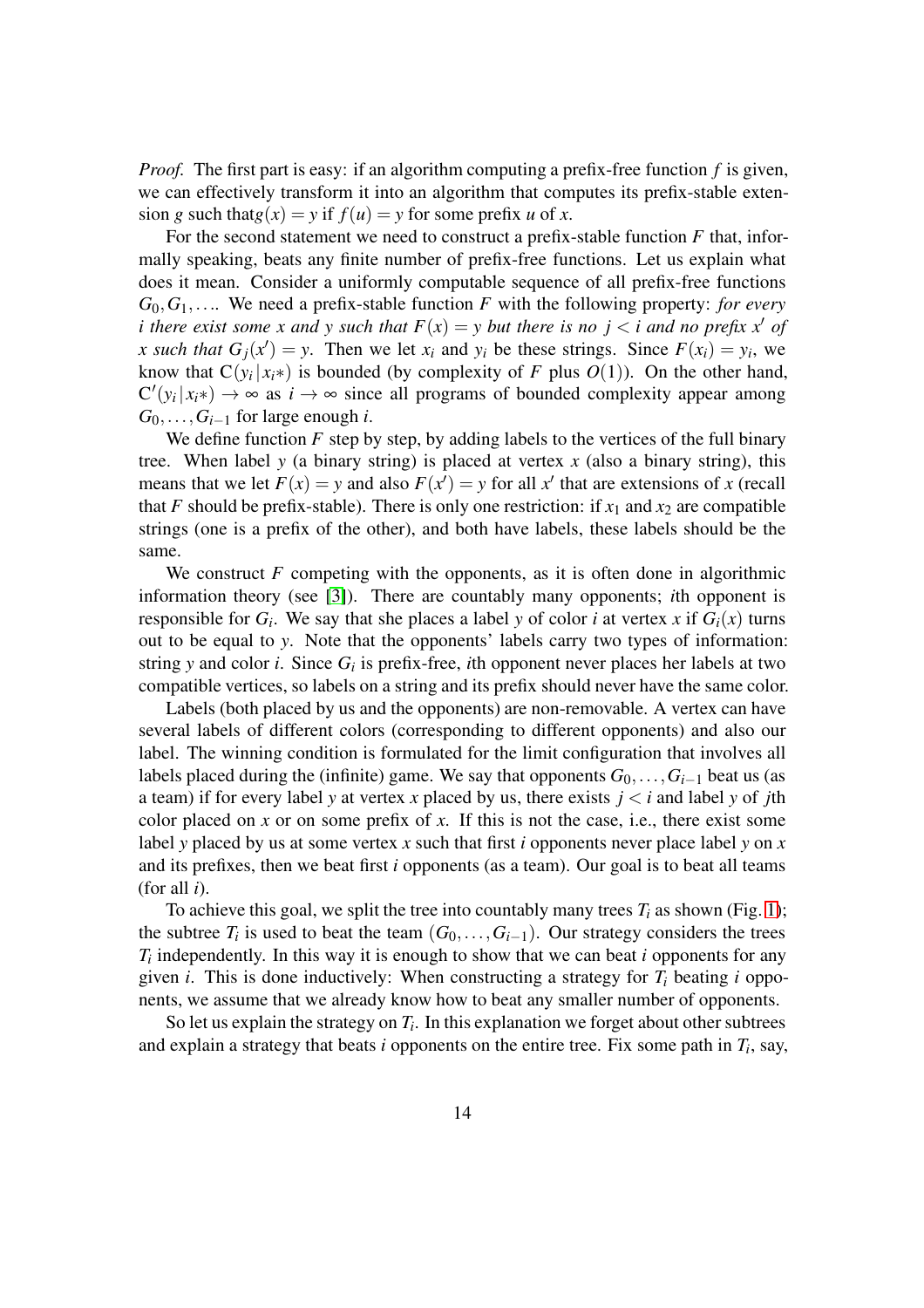

<span id="page-14-0"></span>Figure 1: Subtree  $T_i$  is used to beat  $(G_0, \ldots, G_{i-1})$ .

the path 1111... (Figure [2\)](#page-14-1). Choose a far enough vertex  $x_0 = 1^m$  on this path<sup>[2](#page-14-2)</sup> (as we



<span id="page-14-1"></span>Figure 2: Playing inside *T<sup>i</sup>* : possible subtrees for playing against *i*−1 opponents.

will see, we need  $m > i$ ) and put some fresh (=not used before) label *y* at vertex  $x_0$ . Wait until one of the *i* opponents puts her label *y* at  $x_0$  or on some proper prefix *z* of  $x_0$ . If this never happens, we win.<sup>[3](#page-14-3)</sup> There are two possibilities.

• Some opponent (among the first *i*) places label *y* at some proper prefix *z* of  $x_0 = 1^m$ in  $T_i$ . After that this opponent cannot place any label above  $z$ , in particular, in the subtree with root  $1^{m-1}0$ . Then we start to play in this subtree against the remaining *i*−1 opponents using fresh labels (so the opponent who placed *y* at *z* is useless for the opponent team). The winning strategy exists due to the inductive assumption.

<span id="page-14-2"></span><sup>&</sup>lt;sup>2</sup>As we have said, we omit part of the path that is outside  $T_i$ .

<span id="page-14-3"></span> $3$ It may happen also that label *y* is placed on the path to the root of  $T_i$ . For our purposes it is the same as if the label *y* is placed at the root of *T<sup>i</sup>* .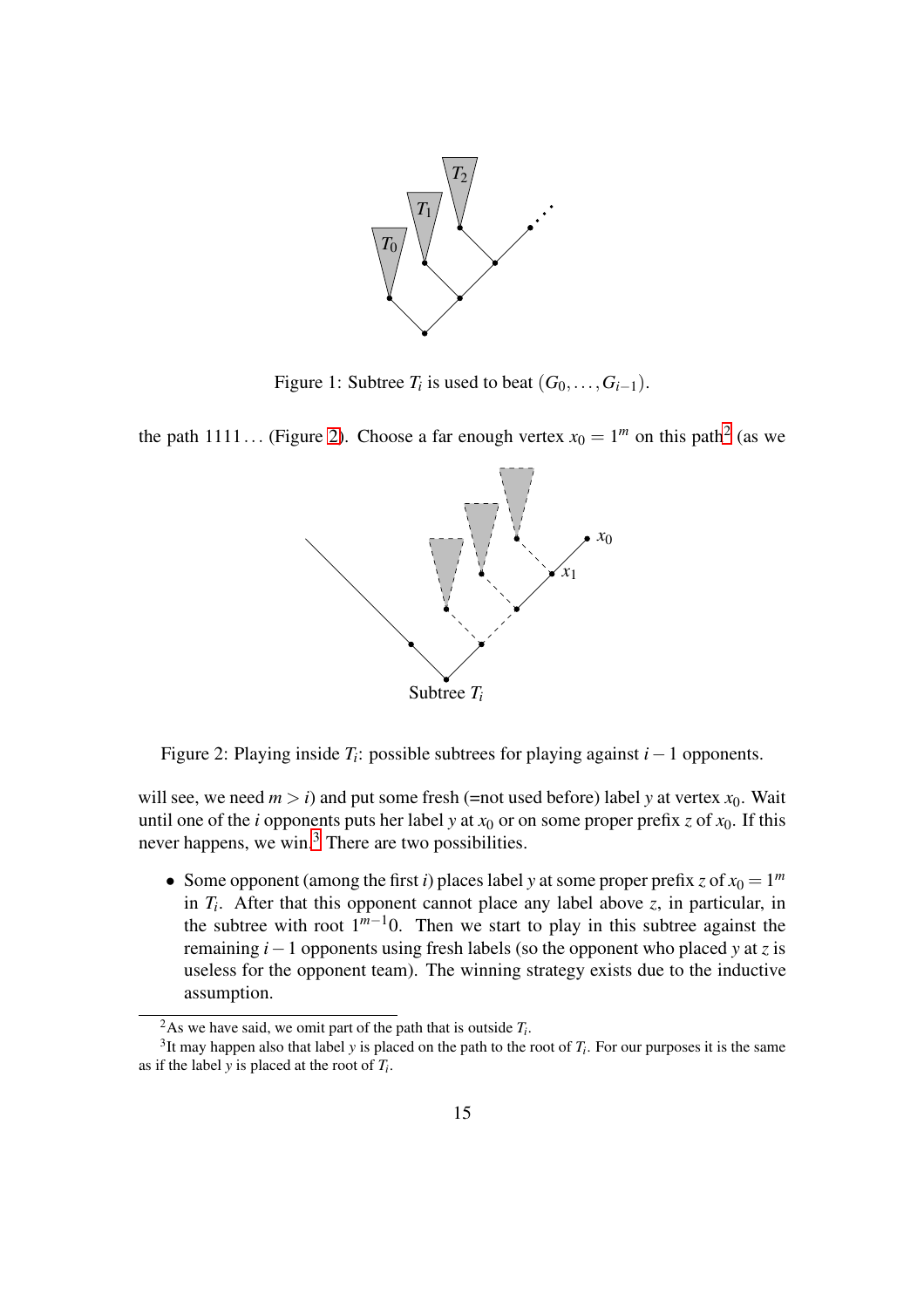• Some opponent (among the first  $i$ ) places label  $y$  at  $x_0$  itself. Then we place label *y* at *x*<sub>1</sub> that is the father of *x*<sub>0</sub>, i.e., at *x*<sub>1</sub> =  $1^{m-1}$ , and wait again until some of the first *i* opponents puts label *y* at some prefix of  $x_1$ . If this prefix is a proper prefix of  $x_1$ , then we know what to do (see above). If the label *y* is placed at  $x_1$  itself, then we place label *y* at  $x_2$  that is the father of  $x_1$  (i.e.,  $x_2 = 1^{m-2}$ ) at so on. Finally we either neutralize some opponent, or get labels *y* at vertices  $x_0, x_1, \ldots$ , and each of them is replicated (at the same vertex) by one of the opponents, so we get a contradiction at  $x_i$  (no more opponents are able to act). П

Theorem [8](#page-12-1) implies that the conjecture from [\[2,](#page-22-0) p. 254] is false, and the function  $C_T$ defined there may exceed  $C_E$  more than by  $O(1)$  additive term. We do not go into the details of the definition used in [\[2\]](#page-22-0); let us mention only that  $C_E(y_i|x_i)$  is bounded while  $C_T(y_i|x_i)$  is not: for every twice prefix machine (as defined in [\[2,](#page-22-0) p. 252]) we get a prefix-free function if we fix the first argument (denoted there by *p*).

### 3.2 Quantitative characterization of  $C(y|x*)$  works only up to factor 2

In Section [2.3](#page-6-0) we provided a quantitative characterization of stopping time complexity, or  $C(x|x*)$ , with  $O(1)$ -precision (Theorem [5\)](#page-7-1). The natural question is whether a similar characterization can be found in the general case, i.e., for  $C(x|y*)$ .

For  $C(x|y)$  (the standard version of conditional complexity, with no monotonicity requirement) such a characterization is well known:  $C(x|y)$  is the minimal upper semicomputable function of two arguments  $K(x, y)$  such that for every string y and every number *n* there is at most  $2^n$  different strings *x* such that  $K(x, y) < n$ .

The natural approach is to keep this restriction and add the monotonicity requirements:

$$
K(x, y0) \le K(x, y)
$$
 and  $K(x, y1) \le K(x, y)$ , for every x and y.

We get some class of functions (that are upper semicomputable, satisfy the cardinality restriction and are monotone in the sense described). Can we characterize  $C(x|y*)$  as the minimal function in this class? No, as the following theorem shows.

#### <span id="page-15-0"></span>Theorem 9.

(a) *Function*  $C(x|y*)$  *belongs to this class.* 

(b) *There exists a minimal* (*up to O*(1) *additive term*) *function in this class;*

(c) *Function* C(*x*| *y*∗) *is not minimal in this class: there exist a function K in this class, and sequences of strings*  $x_n$  *<i>and*  $y_n$  *such that*  $K(x_n, y_n) \leq n$ *, but*  $C(x_n | y_n) \geq 2n - c$ *for some c and for every n.*

(d) *The factor* 2 *that appears in the previous statement is optimal: if K is a function in the class (for example, the minimal one), then*  $C(x|y) \le 2K(x, y) + c$  *for some c and for all x and y.*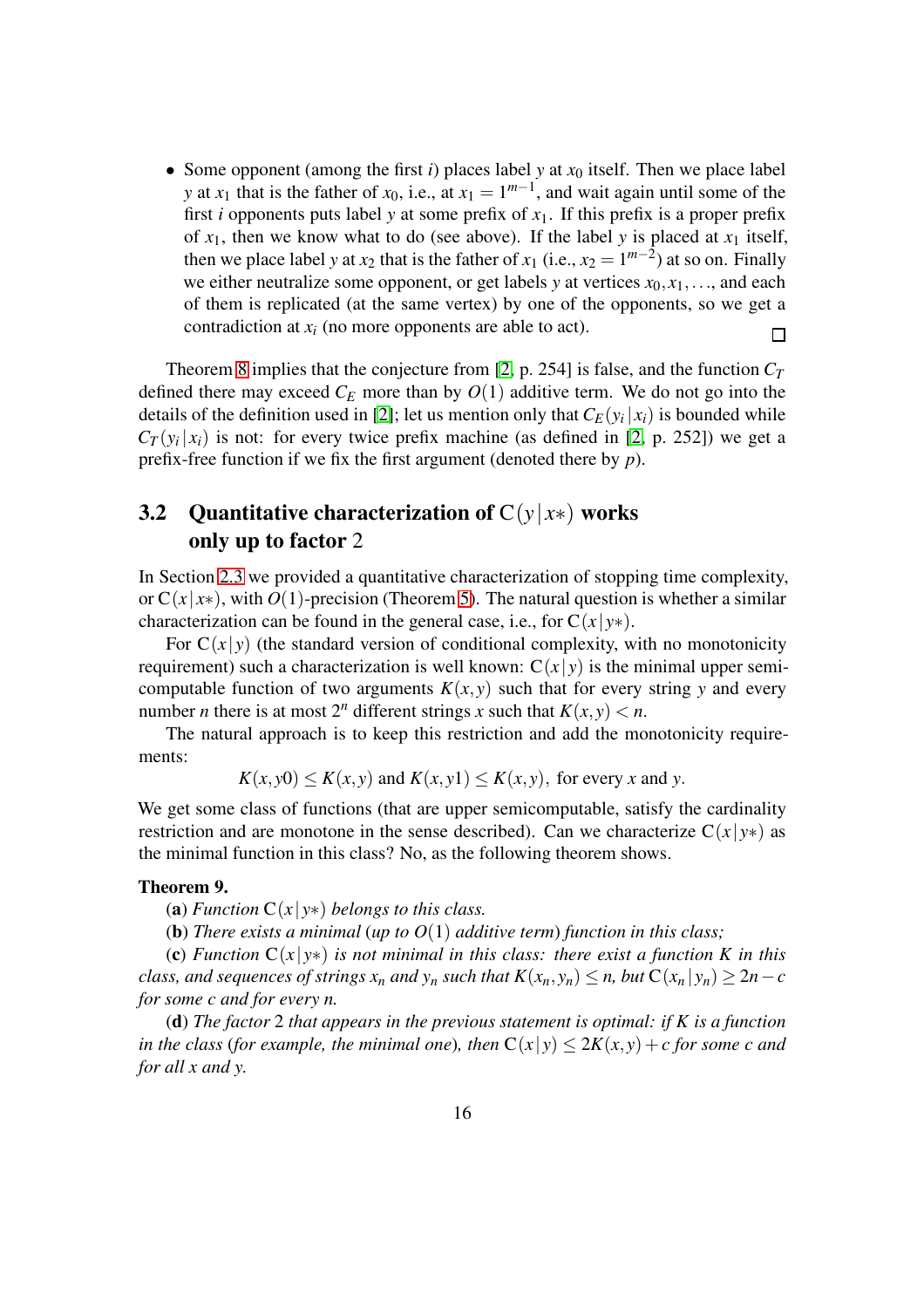*Proof.* The statements (a) and (b) are "good news", while the statement (c) is "bad news" showing that our characterization does not work. (May be, one can get a natural characterization by adding some other restrictions, but it is quite unclear what kind of restrictions could help here.) Finally, the statement (d) partly saves the situation and shows that the minimal function in the class and  $C(x|y*)$  differ at most by factor 2.

The statement (a) is obvious; note that  $C(x|y*)$  is bigger than  $C(x|y)$ , so the cardinality restriction remains true. Other requirements immediately follow from the definition.

The statement (b) can be proved in a standard way. We can enumerate all functions in the class and get a uniformly computable sequence of functions  $K_m(x, y)$ . For that we enumerate all monotone upper semicomputable functions and then "trim" them by deleting small values that make the cardinality restriction false. Then we construct the minimal function  $K(x, y)$  by letting

$$
K(x, y) = \min_{m} K_m(x, y) + m + 1.
$$

It is upper semicomputable and monotone; for every *y*, the set of *x* such that  $K(x, y) < n$ is the union of sets  $\{x: K_m(x, y) < n - m - 1\}$  that have cardinality at most  $2^{n-m-1}$ , and  $2^{n-1} + 2^{n-2} + \ldots < 2^n$ . The function *K* is minimal, since  $K \le K_m + m + 1$ .

To prove (c), we need to show that  $C(x|y*)$  is *not* minimal in the class. We have to construct a function  $K(x, y)$  in the class that is smaller than  $C(x|y*)$ . This function will be constructed in the following way. We will make *declarations* of the form " $K(x, y) \leq n$ " for some pairs  $(x, y)$  of strings. Each of them implicitly contains declarations " $K(x, y') \leq n$ " for all y' that are descendants (extensions) of y. We agree in advance that at most  $2^{n-1}$  declarations of this form can be made for each given *y* (including implicit declarations). Then function  $K(x, y)$  is defined as the minimal upper bound declared explicitly or implicitly (for given *x* and *y*). For a given *y*, the total number of declarations with upper bound not exceeding *n* is at most  $2^{n-1} + 2^{n-2} + ... < 2^n$ , so the function *K* constructed in this way belongs to our class (we assume that the sequence of declarations is computable; this guarantees that *K* is upper semicomputable). Note also that the declarations indeed guarantee that the declared inequality is true, if the function  $K$  is defined as explained above.

Now we have to describe how *K* is constructed (how the declarations are made). This is done independently (and in parallel) for each *n*, in some subtree dedicated to *n*. The goal: some declaration  $K(x_n, y_n) \leq n$  is made for some  $x_n$  and  $y_n$  such that  $C(x_n | y_n*) \ge 2n - O(1)$ . So we approximate C from above, keep track of the changes in these approximations and make declarations trying to beat these changes. (In terms of the game approach one can say that the opponent decreases the complexity and we play against these decreases.) Since we have *n* fixed, we will not mention *n* explicitly and read the declaration " $K(x, y) \leq n$ " as "*x* is declared simple at *y*" (implicitly *x* is declared simple at all descendants of *y*, too). For the changes in the approximations to  $C(x|y)$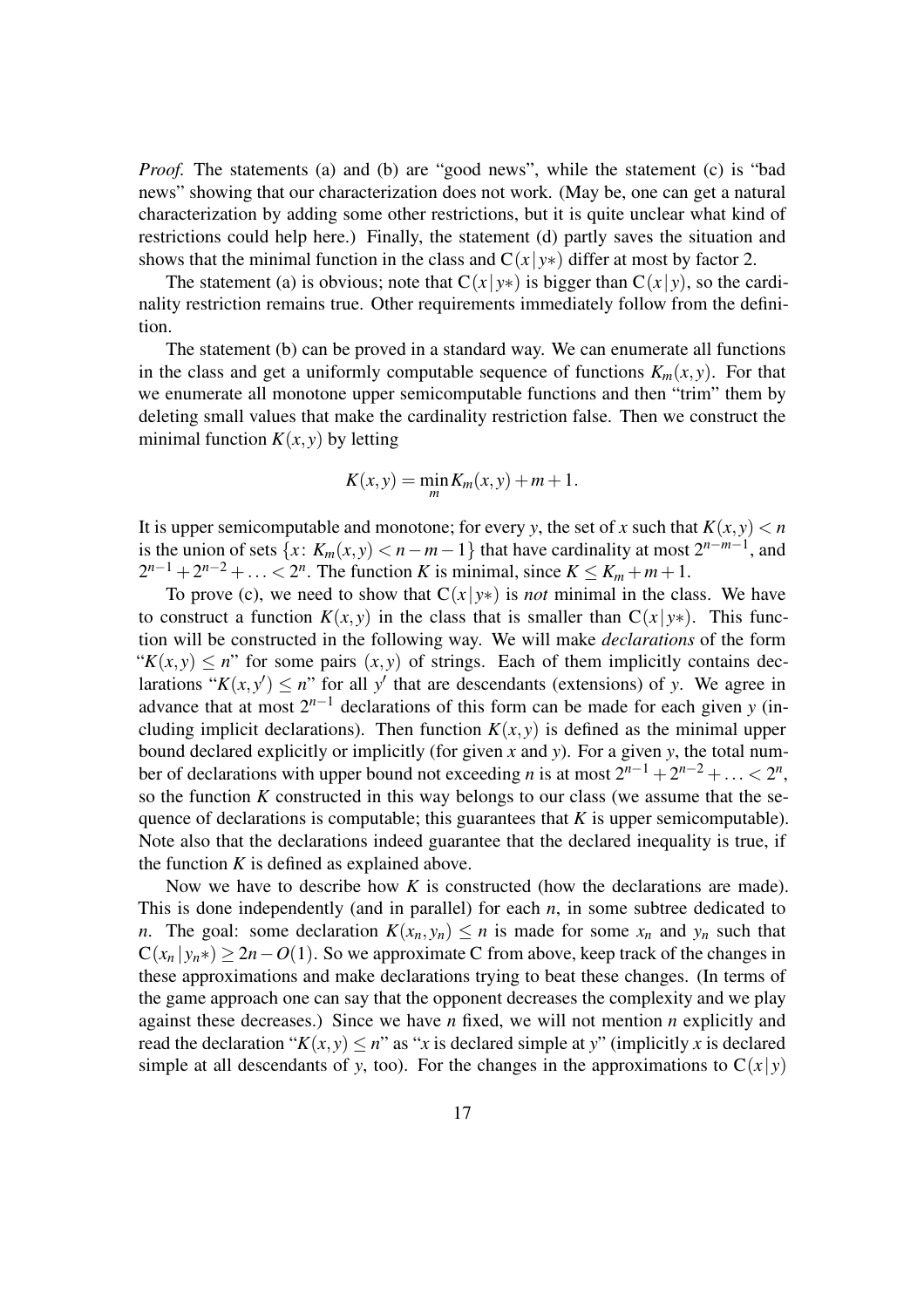we use a similar language: if  $(p, y, x)$  appears in the set *D* (used to define  $C(\cdot | \cdot)$ ), we say that "description *p* is allocated to *x* at *y*" (where *y* is considered as a tree vertex). It implies that  $p$  is allocated to  $x$  in all descendants of  $y$ , too. Note that it is not possible that the same description is allocated to different objects at the same vertex (but different descriptions may be allocated to the same object).

The restrictions that we have to obey are that *at most* 2 *<sup>n</sup>*−<sup>1</sup> *objects can be declared simple at any given vertex* (explicitly or implicitly). Our goal is to guarantee that *some x is declared simple at some vertex y, but no description of length* 2*n*−*O*(1) *is allocated to x at y.* (Here  $O(1)$  means some absolute constant that we will fix later; in fact, 6 will work. $)^4$  $)^4$ 

<span id="page-17-1"></span>Lemma 9.1. *By declaring simple at most* 2 *<sup>n</sup>*−<sup>2</sup> *objects at each vertex, it is possible either to achieve the goal, or reach a stage when for some vertex y and all its descendants only one object x is declared as simple, but at least* 2 *<sup>n</sup>*−<sup>2</sup> *descriptions of length at most*  $2n-O(1)$  *are allocated to x at y.* 

Let us explain why this lemma is enough. We apply it and either achieve the goal, or get some vertex *y* such that only one object *u* is declared as simple at *y* (and in *y*-subtree) but many (at least  $2^{n-2}$ ) descriptions of length  $2n - O(1)$  are allocated to *u* at *y*. After that we start the same procedure (guaranteed by Lemma) at *y*-subtree using fresh objects (not *u*). Note that the descriptions allocated to *u* at *y* cannot appear as descriptions of some other objects in *y*-subtree. In this way, using Lemma [9.1](#page-17-1) again, we declare at most 2<sup>*n*−2</sup> simple objects (not counting *u*) at each vertex in *y*-subtree, so the total number of objects declared as simple does not exceed 2*n*−<sup>1</sup> . Lemma guarantees then that either we achieve the goal, or reach a stage where at some vertex  $y'$  and its subtree there are two objects declared as simple (*u* and the newly declared one), and for each of them at least  $2^{n-2}$  descriptions of length at most  $2n - O(1)$  are allocated at *y*'. Note that allocated descriptions for these two objects are different.

Then we apply Lemma [9.1](#page-17-1) third time at the corresponding subtree not using two objects already declared as simple, etc. Finally we may either achieve the goal, or declare up to  $2^{n-2}$  objects as simple (at all stages), still obeying the  $2^{n-1}$ -restriction. For each simple object we have at least  $2^{n-2}$  descriptions of length at most  $2n - O(1)$ , and this is a contradiction (we may use 6 as a constant in  $O(1)$ ).

*Proof of the Lemma [9.1.](#page-17-1)* Let us first explain how we can achieve the goal or get a vertex *y* where only one object is declared as simple, but at least two descriptions of length 2*n*−*O*(1) are allocated to this object at *y*.

<span id="page-17-0"></span><sup>&</sup>lt;sup>4</sup>Before giving the formal proof, let us say informally what makes the proof possible. Our declarations are "more flexible" compared to the actions of our opponent. We need to specify only which objects are simple at a given vertex. The opponent needs to assign specific descriptions to simple objects. These descriptions are inherited in the descendant vertices, and cannot be reused for other objects.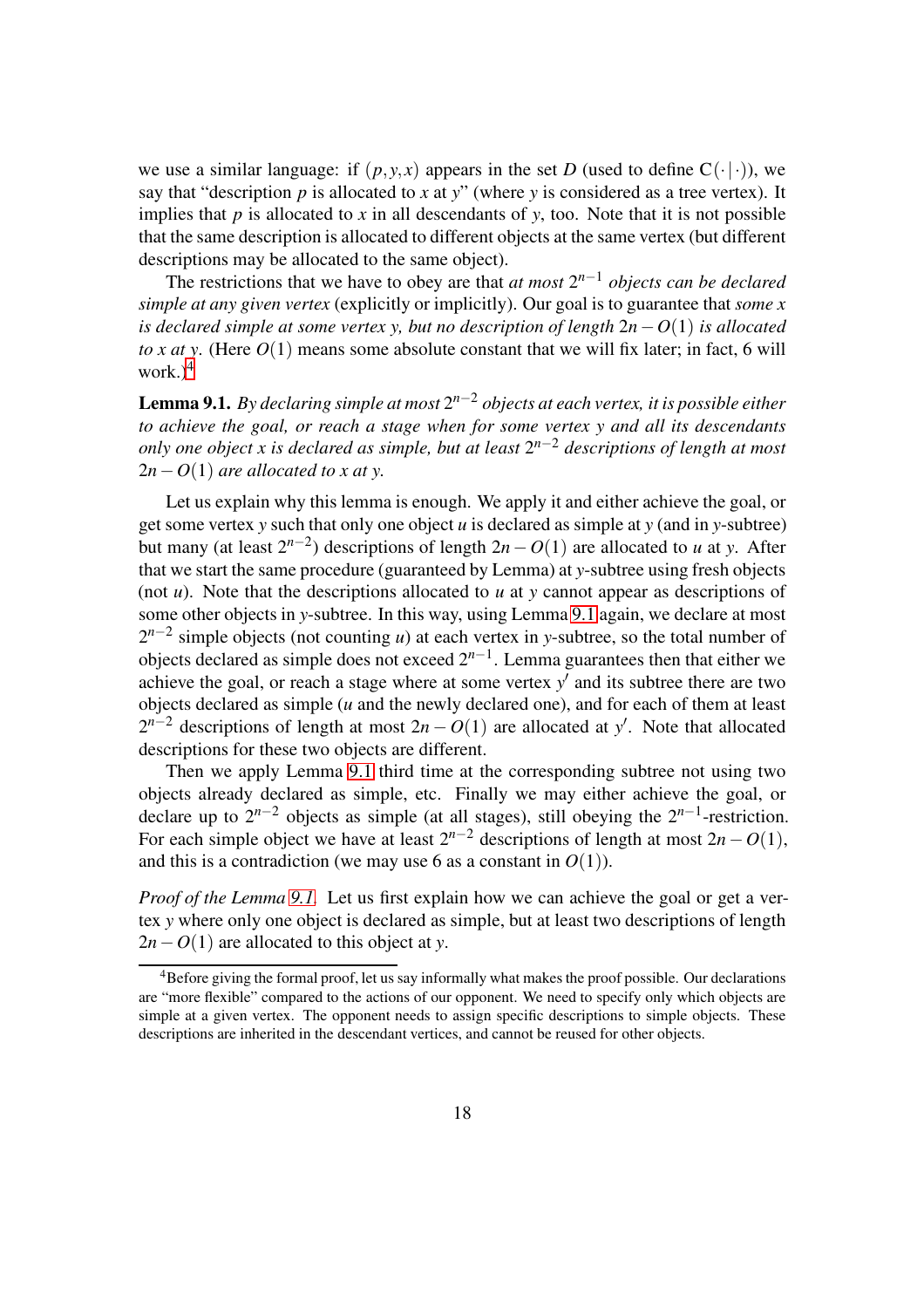Take some level of a binary tree where we have more vertices than the number of descriptions of the size considered (level 2*n* is OK). At this level declare one simple object per vertex (all objects are different), and wait until a description of the right size is allocated to each of them. Then there are two different vertices  $u$  and  $u'$  where different objects  $z$  and  $z'$  are declared as simple, and the same description  $p$  is allocated to both (it is OK to use the same description for different objects at different vertices). Then declare *z* as simple at the root. After that we have only one object *z* declared as simple at *u*, and two objects declared as simple elsewhere (one declared locally plus *z*). Some description should be allocated to  $\zeta$  in the root, and it cannot be  $p$ , because in this case p would be allocated both to  $z'$  and  $z$  at  $u'$ . Therefore two descriptions are allocated to *z* at *u*.

To amplify this argument and get more descriptions for one object, we use several layers. Consider all vertices of level 2*n* (as used before) and subtrees of height 2*n* rooted at all of them. In each of the subtrees we use the argument above (using disjoint sets of objects) and get an additional description for each subtree root. These descriptions cannot be all different, so there are some objects  $z$  and  $z'$  declared as simple in two vertices *u* and *u'* of height 2*n*, and the same description *p* is allocated to *z* and  $z'$  (at *u* and  $u'$  respectively). Then we declare  $z$  as simple at the root of the entire tree, so some description should be allocated to *z* at the root. It cannot coincide with the descriptions used for *z* both on levels 2*n* and 4*n*, since these descriptions are used for other objects. So we get three descriptions for *z* at some vertex of level 4*n*, and only *z* is declared there as simple.

We may iterate the argument; the only problem is that the objects declared as simple propagate upwards, so the total number of objects declared as simple increases. So only 2<sup>*n*−2</sup> iterations are possible, and this gives us the number of descriptions for one object stated in the lemma. Lemma [9.1](#page-17-1) is proven.  $\Box$ 

This finishes the proof of part (c). To prove (d), for a given function  $K$  in the class, we construct a description mode *D* such that  $C_D(x|y*) < 2K(x, y) + O(1)$ . In fact, both (c) and (d) in fact deal with the same game but provide winning strategies for opposite players, since the game parameters are different.

We enumerate the function  $K(x, y)$  from above. Let us fix some *k*. When we discover that  $K(x, y) < k$ , we say that *object x is declared simple at vertex y*, considering y as a vertex of a full binary tree. This automatically implies that  $K(x, y') < k$  for all extensions *y* ′ of *y*, so we may assume that when *x* is declared simple at *y*, it is automatically declared simple at all vertices of *y*-subtree. For every vertex, there is at most  $2^k$  objects declared as simple.

Observing this process, we need to construct the description mode *D*. This can be understood as follows: we assign *descriptions* of length  $2k + O(1)$  for some objects at some vertices. If description  $p$  is assigned to  $x$  at  $y$ , it is automatically assigned to  $x$ at all *y* ′ that are extensions of *y*. No description should be used for different objects at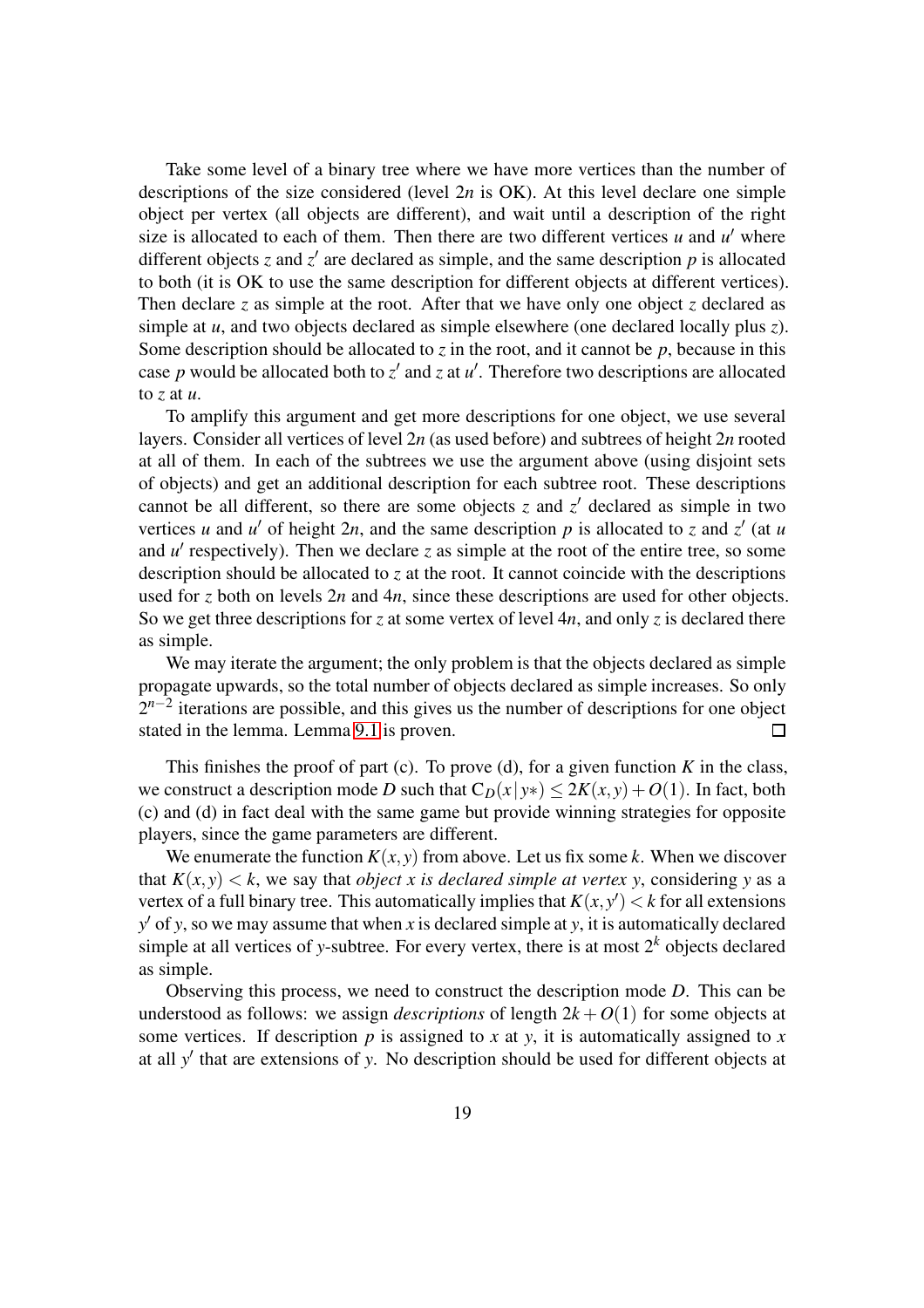the same vertex (and, therefore, at a vertex and its extension). Our goal is to provide descriptions (at every vertex) for all objects that are declared simple at that vertex. If we succeed, then this construction can be applied in parallel for all *k*, and we get a description mode *D* such that  $C_D(x|y*) \leq 2K(x, y) + O(1)$ .

It is convenient to denote  $2^k$  by *n*. Then we know that at every vertex at most *n* objects are declared simple, and need to provide descriptions from a pool of size  $O(n^2)$ for all simple objects (where the hidden constant does not depend on *n*). How can we achieve this?

We perform the description assignment using several "layers". Each layer uses its own pool of descriptions of size  $O(n)$ . When a new object *x* is declared as simple at some vertex *y*, the corresponding request ("please provide a description for *x* at *y*") is sent to the first layer, where it is served or rejected. If rejected, the same request is redirected to the second layer, when again it is served or rejected (and redirected to the third layer), etc. We will show that  $O(n)$  layers are enough (the requests will never go higher); in total we get  $O(n^2)$  descriptions, as required.

All the layers follow that same algorithm of processing requests. The idea is to keep — as much as possible — a one-to-one correspondence between objects and descriptions allocated to them. Of course, there is no hope to maintain this correspondence in all situations, since at each layer we have only some maximal number  $N = O(n)$  of descriptions, and there are  $O(n)$  layers, while the number of objects is unbounded.

The restricted version of this bijection requirement is as follows:

on every path in the tree there is a bijection between the objects served along the path and the descriptions allocated to these objects. Moreover, for every vertex *v* there exists a bijection between objects served in the *v*-subtree and descriptions allocated to them, *unless there are more than N objects served in the v-subtree*.

Note that:

- Only requests that reach the layer and are served at this layer are taken into account. Requests that are served by the previous layers, or rejected by our layer (and redirected to the higher layers) do not matter.
- If a vertex is declared simple at some vertex *v* and then served, then both the declaration and the description remain valid above *v* (everywhere in the *v*-subtree).
- The restriction guarantees that an object never has different descriptions at the same vertex (or at a vertex and its descendant); the same description also cannot be used for different objects at a vertex and its descendant. However, this may happen in two incomparable vertices (and only if there are more than *N* objects served).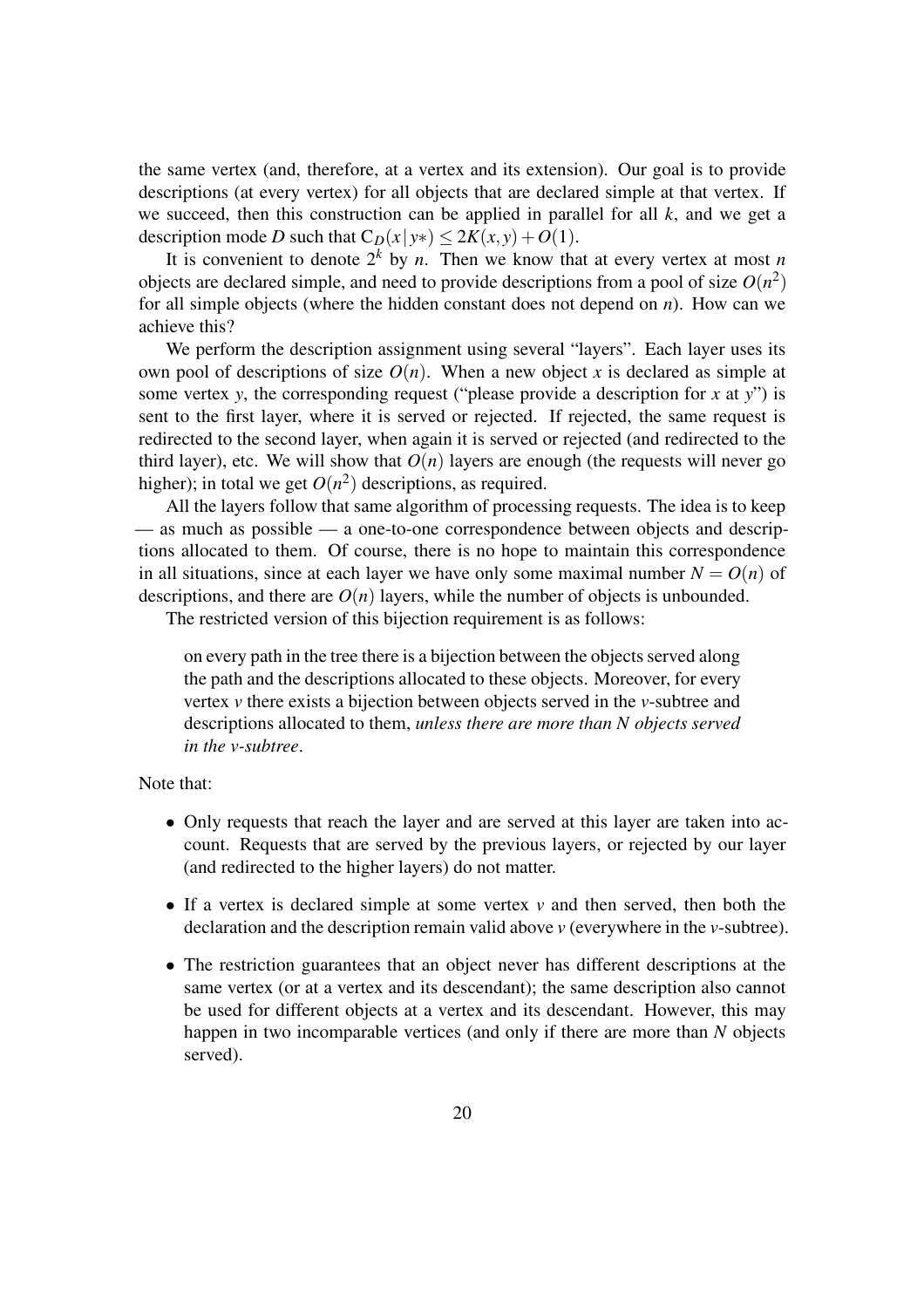• If more than *N* objects are served in the *v*-subtree, then (of course) a bijection between them and descriptions is not possible (for cardinality reasons); the requirement says that this is the only case when the bijection does not exist.

Of course, there are easy ways to maintain this invariant relation: just reject all requests, or serve them until *N* different objects appear and then reject all the subsequent requests. We will describe a better algorithm that serves more requests and guarantees that  $O(n)$ layers are enough. Here is it.

We say that (at some stage) a vertex *v* is *regular* if at most *N* objects are served in the *v*-subtree (and therefore there is a bijection between objects and descriptions in the *v*-subtree, according to the invariant relation). Otherwise, *v* is *overloaded*. We say that object *x* is *acceptable* at vertex *v* if *v* is regular and may remain regular after *x* is served in *v* (or above *v*). In other words, *x* is acceptable at *v* in two cases: (a) *v*-subtree has less than *N* objects (in this case every object is acceptable at *v*); (b) *v*-subtree has *N* objects and *x* is one of them. An observation: if *x* is acceptable at *v* and  $v'$  is a descendant of *v*, then *x* is acceptable at  $v'$  (since in the  $v'$ -subtree we have less objects than in *v*-subtree, or the same objects with the same descriptions).

Now the algorithm: when a request to provide a description for an object *x* at a vertex  $\nu$  arrives, we check whether  $x$  is acceptable at  $\nu$ . If not, the request is rejected. If yes, we go from *v* to the root and take the last vertex  $\overline{v}$  where *x* is acceptable (may be, the root itself). Then we provide a description for *x* based on the bijection that exists for the *v*-subtree.

#### <span id="page-20-0"></span>Lemma 9.2. *This algorithm maintains the invariant relation.*

*Proof.* Consider an arbitrary path in the tree. If it does not go through  $\bar{v}$ , nothing is changed along the path. If it goes through  $\overline{v}$ , the condition along the path remains true, since  $\overline{v}$  was acceptable for *x* and remains regular.

Now consider an arbitrary vertex *w*. If *w* is a (proper) ancestor of  $\overline{v}$ , then *w* is now overloaded (because *x* was not acceptable at *w*). If *w* is in the  $\overline{v}$ -subtree, then the *w*subtree has a required bijection, since  $\overline{v}$ -subtree has it. Finally, if *w* is incomparable with  $\bar{v}$ , then nothing is changed in *w*-subtree. Lemma [9.2](#page-20-0) is proven. П

It remains to show that  $O(n)$  layers are enough if *N* is large enough; for example,  $N = 3n$  will work. Here is the main observation. If a request for object  $x_0$  at vertex  $v_0$  is rejected, this means that  $v_0$ -subtree already carries at least *N* objects. They were placed there according to some earlier requests (that were redirected from the previous layers). At most *n* of these requests can be made for vertices that are on the path from root to  $v_0$  (since at most *n* objects are declared simple or every path). Therefore, at least 2*n* requests were made at vertices that are in the  $v_0$ -subtrees. The requests are made for different objects, so we can take one for an object  $x_1 \neq x_0$ , made at some vertex  $v_1$  that is in the  $v_0$ -subtree.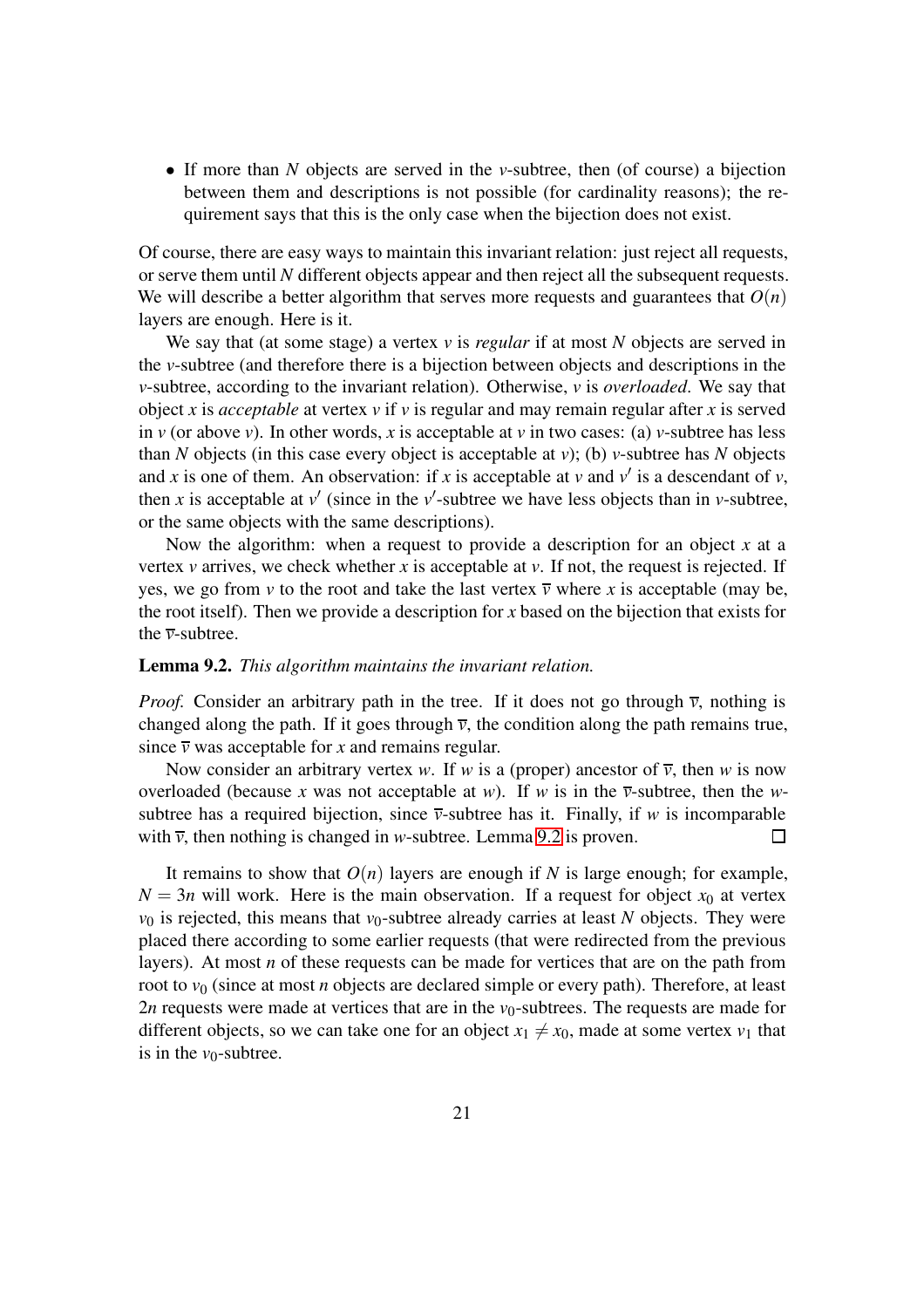Therefore, on the previous layer a request for  $x_1 \neq x_0$  was made at  $v_1$  that is an extension of  $v_0$ , and it was rejected. The same reasoning for the previous layer shows that  $2n$  earlier requests were accepted at that layer for different objects inside  $v_1$ -subtree. One of these objects is different from  $x_0$  and  $x_1$ , so some request for an object  $x_2 \notin$  ${x_0, x_1}$  at some vertex  $v_2$  in  $v_1$ -subtree was rejected by the preceding layer, etc.

In this way we get a sequence of different objects  $x_0, x_1, \ldots$  requested at vertices  $v_0, v_1, \ldots$  where  $v_{i+1}$  is an extension of  $v_i$ . This process continues until we come to the first layer or get 2*n* different objects, and the second case is impossible since all the objects  $x_i$  are declared at comparable vertices, and by assumption at most *n* different objects can be declared simple along a path. Therefore, we come to the first layer in at most  $n + O(1)$  steps, so  $O(n)$  and even  $n + O(1)$  layers are enough. The statement (d) of Theorem [9](#page-15-0) is proven.  $\Box$ 

## 4 Questions

*Question* 1. Imagine Turing machines with two read-only input tapes; for such a machine *M* consider a function  $f_M$  such that  $f_M(x, y) = z$  if *M* stops at *x* and *y* on first and second tape respectively (reading all bits and not more) and produces *z*. Could we characterize the functions *f<sup>M</sup>* (called *twice prefix free* in [\[2,](#page-22-0) page 242]) or at least their domains? Such a domain is an enumerable set of pairs that does not contain two pairs  $(x, y)$  and  $(x', y')$  where *x* is compatible with  $x'$  (one is a prefix of the other) and *y* is compatible with *y*<sup>'</sup>. Still this necessary condition is not sufficient, as the following argument shows. Let  $z_i$  be a computable sequence of pairwise incompatible strings (say,  $z_i = 0^i$ 1). Let *P* and *Q* be two enumerable sets that are inseparable (do not have a decidable separating set). Consider the set of pairs that contains

- $(z_i, 0, z_i, 0)$  for all *i*;
- $(z_i, z_i 1)$  for  $i \in P$ ;
- $(z_i 1, z_i)$  for  $i \in Q$ .

This set satisfies the necessary condition above (does not contain two compatible pairs). However, assume that some twice prefix free machine has this set as a domain. Then it should terminate after reading  $z_i$ <sup>0</sup> on the first tape and  $z_i$ <sup>0</sup> on the second tape. Consider the last zero bits on both tapes. One of these bits should be read first (if they are read simultaneously, we may choose any of two). If this is the first bit, then  $i \in P$  is impossible (since the machine cannot read 1 on the second tape before reading 0 on the first tape). For the same reason,  $i \in Q$  is impossible if the second bit is read first. Therefore, a decidable separator exists.

Can we add some conditions to get a characterization of domains of twice prefix free machines? What do we get if we define stopping time complexity for pairs using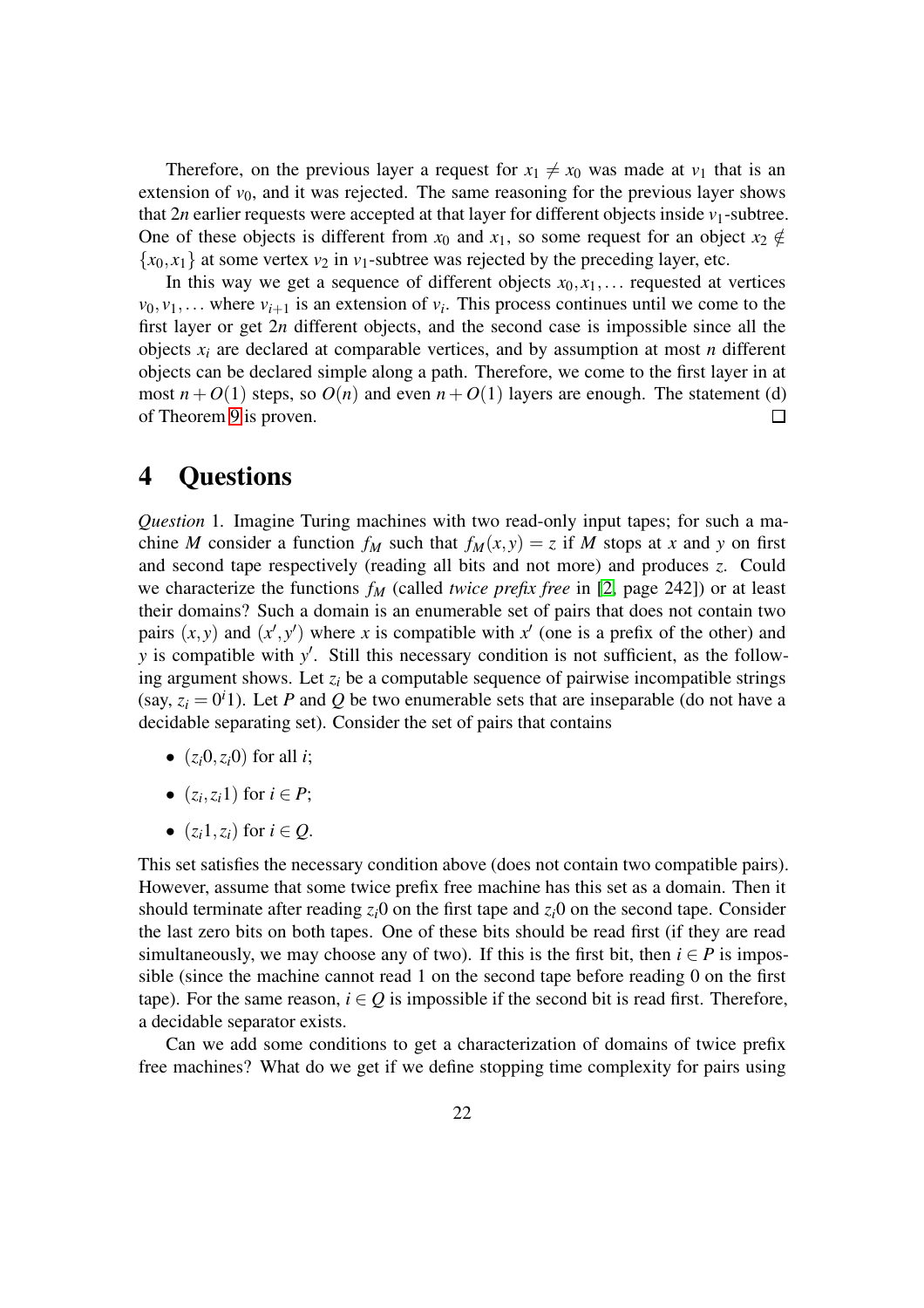machines of this type? Does it have some equivalent description (for example, can it be defined using monotone-conditional complexity with pairs as conditions, Section [2.2\)](#page-3-0)?

*Question* 2. Do we have  $C(x|x) = max_z C(x|z) + O(1)$  where the maximum is taken over all *finite* extensions *z* of *x*? (The problem is that the compactness argument does not work anymore.)

*Question* 3*.* One may consider the function

$$
K(x, y) = \max\{C^{Y}(x) : Y \text{ is an infinite extension of } y\}
$$

We have shown that for  $x = y$  it coincides with  $C(x|x*)$ , showing that it does not exceed  $C(x|x*)$  and satisfies the quantitative restrictions of Theorem [5.](#page-7-1) Both arguments remain valid (with minimal changes) for the general case, and we conclude that  $K(x, y)$  defined in this way does not exceed  $C(x|y*)$  and also satisfied the cardinality restrictions of Theorem [9,](#page-15-0) (b). However, now these upper bound and lower bound differ, and we do not know where between them the function  $K(x, y)$  lies. Does it coincide with its upper bound  $C(x|y*)$  for arbitrary x and y, or with its lower bound, the minimal upper semicomputable function that satisfies the cardinality requirements (see Theorem [9\)](#page-15-0), or neither?

### Acknowledgments

The authors are grateful to Alexey Chernov, Volodya Vovk, members of the ESCAPE team (LIRMM, Montpellier), Kolmogorov seminar (Moscow) and Theoretical Computer Science Laboratory (National Research University Higher School of Economics, Computer Science department), and the participants of Dagstuhl meeting where some results of the paper were presented [\[1\]](#page-22-2).

# <span id="page-22-2"></span>References

- [1] M. Andreev, G. Posobin, A. Shen, Stopping time complexity, abstract, *Computability Theory*, Report from Dagstuhl Seminar 17081 (February 2017), p. 97, <http://dx.doi.org/10.4230/DagRep.7.2.89>, http://drops.dagstuhl.de/opus/volltexte/2017/7354/pdf/dagrep\_v007\_i002\_p089\_s17
- <span id="page-22-0"></span>[2] A. Chernov, M. Hutter, J. Schmidhuber, Algorithmic complexity bounds on future prediction errors, *Information and computation*, 205, 242–261 (2007).
- <span id="page-22-1"></span>[3] An.A. Muchnik, I. Mezhirov, A. Shen, N. Vereshchagin, *Game interpretation of Kolmogorov complexity*, <http://arxiv.org/abs/1003.4712>